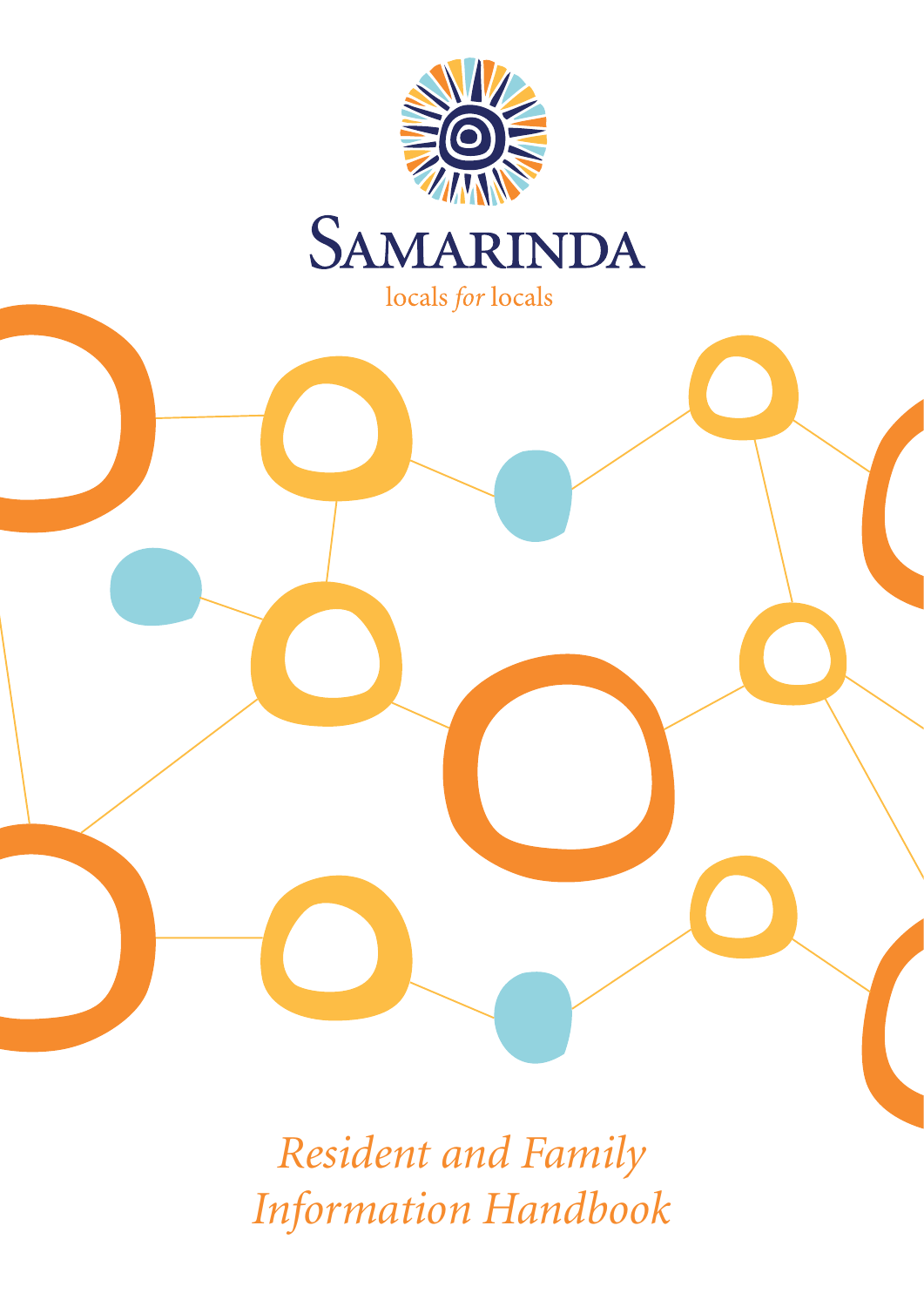## CONTENTS

| Welcome                                              |    |  |
|------------------------------------------------------|----|--|
| About Us                                             | 2  |  |
| Settling In                                          | 5  |  |
| Getting to Know Your New Home                        |    |  |
| Catering and Food                                    | 9  |  |
| Laundry and Clothing                                 | 10 |  |
| Care and Lifestyle                                   | 11 |  |
| <b>Allied Health Services</b>                        | 13 |  |
| Thinking Ahead                                       | 14 |  |
|                                                      |    |  |
| For Relatives and Friends                            | 15 |  |
| The First Six Weeks                                  | 16 |  |
| Your Role in Helping your loved one to Settle In     | 17 |  |
| Working with Us to Support your loved one            | 18 |  |
| Keeping Residents Safe                               | 18 |  |
| Visiting                                             | 19 |  |
| Procedures for Outings                               | 20 |  |
| Thinking Ahead to Support Your Loved One's Wellbeing |    |  |
| Code of Conduct for Relatives and Visitors           |    |  |
| <b>Food Safety for Relatives</b>                     | 22 |  |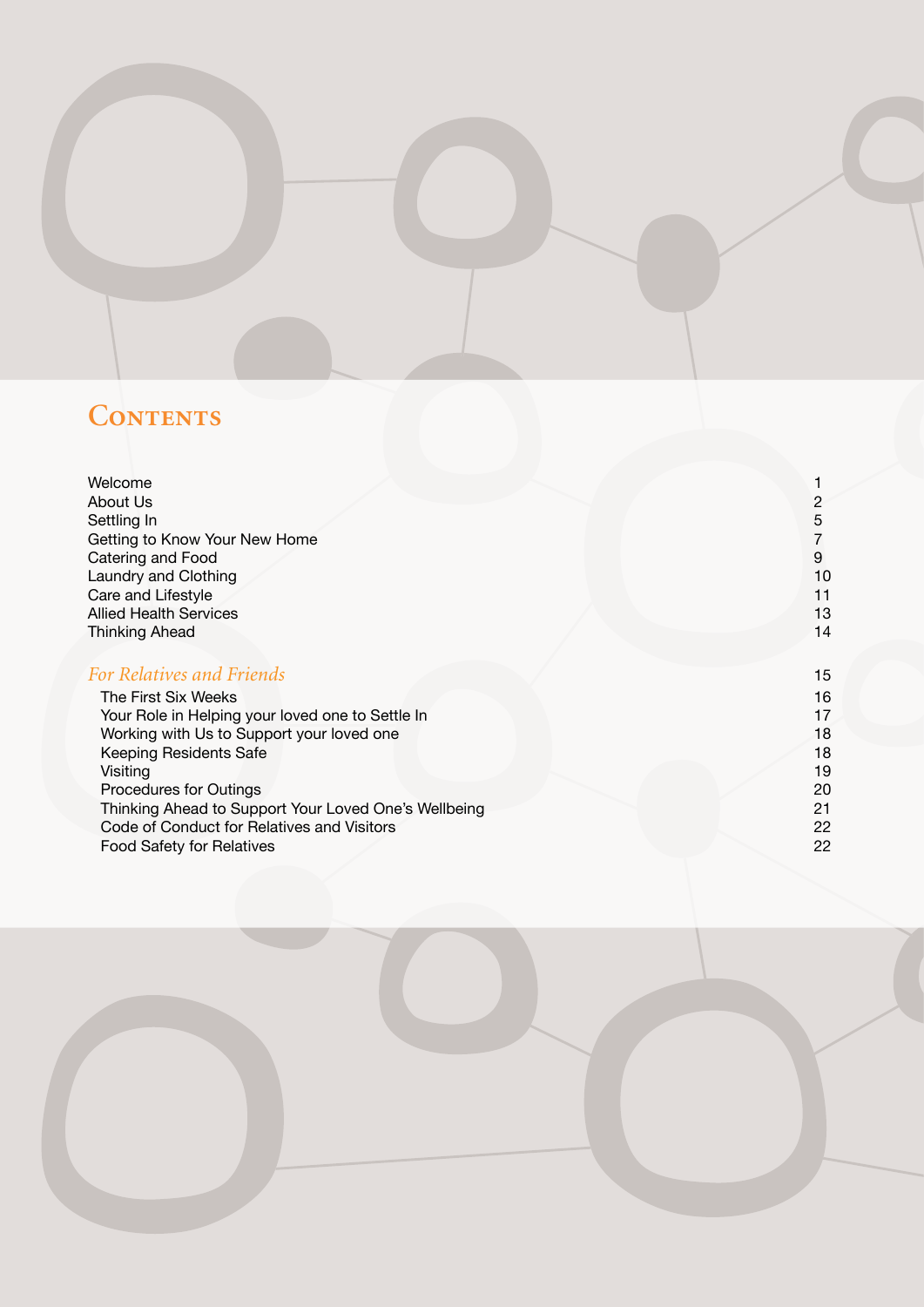### *Regulatory Compliance*23

| Aged Care Standards and Accreditation |  | 24 |
|---------------------------------------|--|----|
| <b>Mandatory Reporting</b>            |  | 24 |
| <b>Criminal Record Checks</b>         |  | 24 |
| Your Privacy and Consent              |  | 24 |
| Advocacy                              |  | 25 |
| Feedback                              |  | 25 |
| Resident as Decision-Maker            |  | 26 |
| Role of 'Person Responsible'          |  | 26 |
| Power of Attorney                     |  | 27 |
| <b>Enduring Power of Attorney</b>     |  | 27 |
| What is an Enduring Guardian?         |  | 27 |
| How Can a Solicitor Help?             |  | 27 |
| Access to Records                     |  | 28 |
| The Agreement with Us                 |  | 28 |
|                                       |  |    |
|                                       |  |    |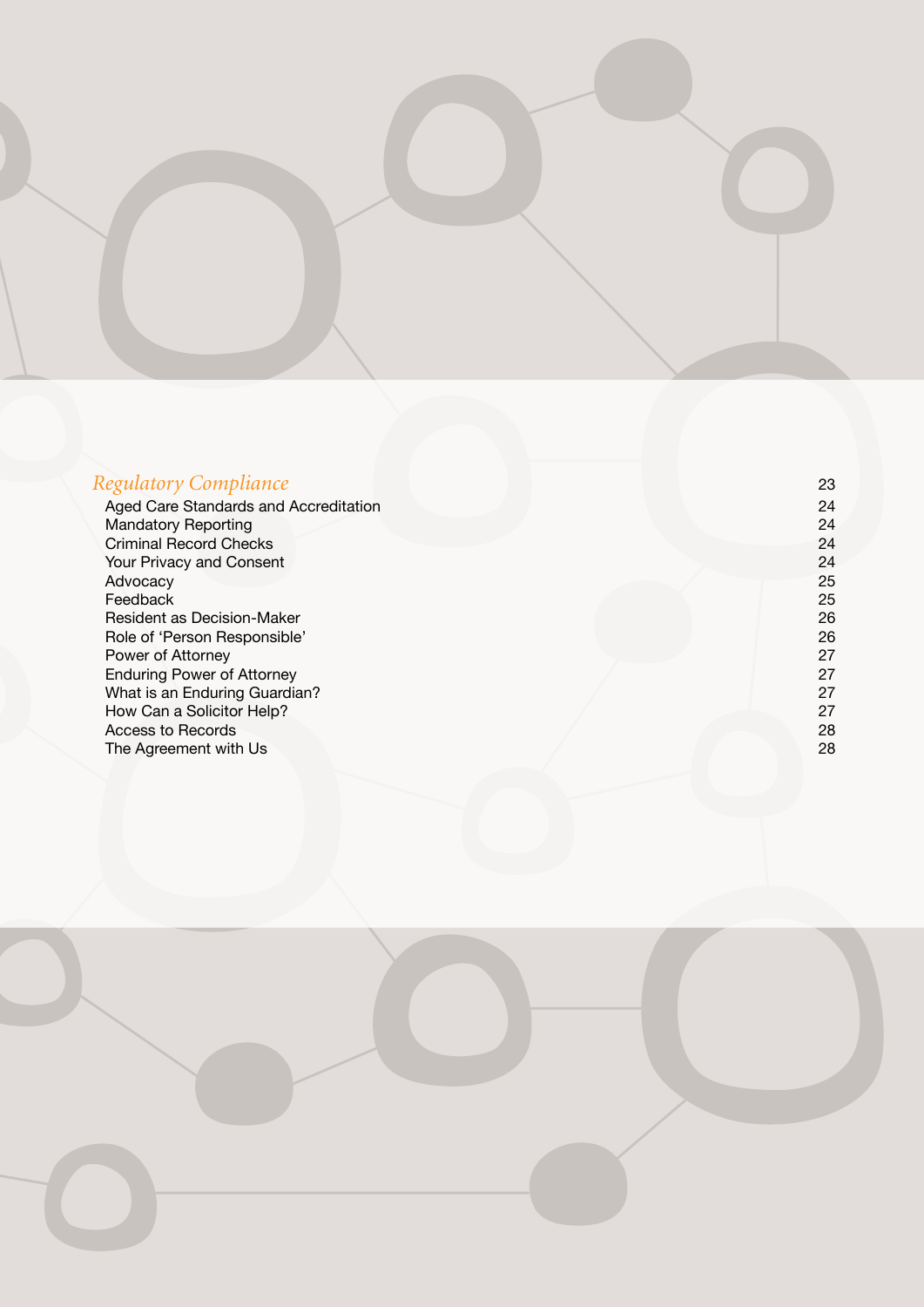## Welcome

Samarinda has been providing quality care and services to people in the local area for over 50 years. You are the main focus of all that we do. Our staff and volunteers work together to ensure that you can enjoy a contented and meaningful way of life and feel a true sense of wellbeing.

On behalf of all the residents and staff here at Samarinda, welcome to your new home. We trust you will enjoy living here with us as much as we will enjoy sharing your company.

We understand moving can be unsettling, so we have taken extra care to assist you to feel comfortable in your new surroundings. When you first arrive we will show you around and introduce you to other members of the Samarinda team.

While it may take some time for you to feel settled, we trust you will soon be joining in activities, forming new friendships and becoming a part of our family.

We hope you will be happy here. Please do not hesitate to raise any concerns you may have. Even though we will take the time to fully explain the services available in your new home, this handbook is for you to keep and refer to as needed. Should you require translation, we can organise an accredited interpreter (or someone similar) at no cost.

If you would like any further information regarding Samarinda, or the services we provide, please contact the administration staff at the front desk. Our website is also a useful source of information www.samarinda.org.au.

If you have any suggestions or feedback relating to this Information Handbook, or to the services we provide, we encourage you to pass on this feedback to us either verbally or via our "We Welcome Your Feedback" form, at reception. We value your feedback, as this is central to our commitment to continuous improvement.

We look forward to working together with you to ensure that you enjoy your time at Samarinda.

Mark Zentgraf CEO

## *"We hope you will be happy here."*

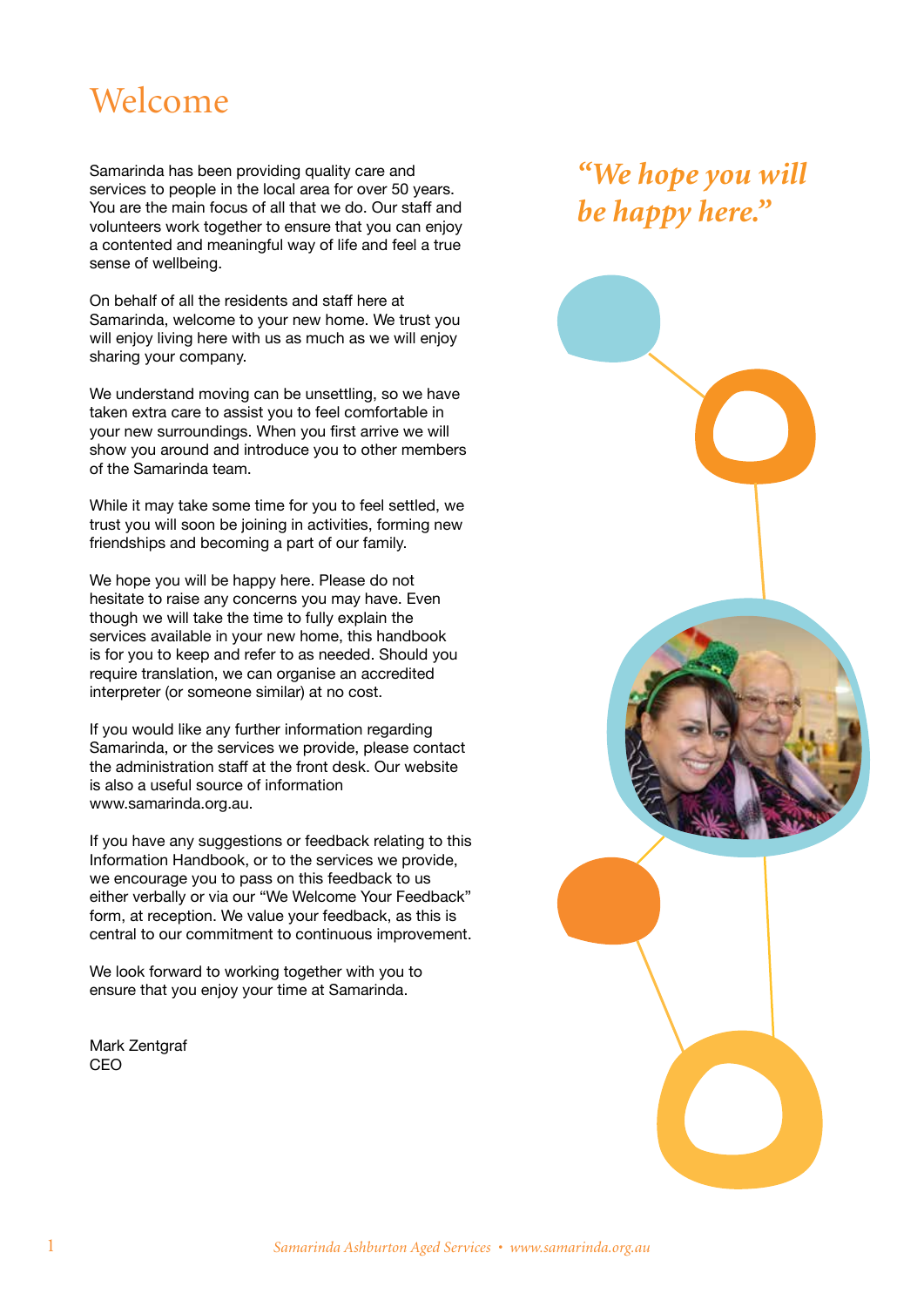## About Us

Samarinda, a for-purpose not-for-profit organisation, is one of Australia's leading providers of residential aged care, home care and community care. We provide care and services to the local community in the City of Boroondara and surrounds.

The name "Samarinda" is an Indonesian word, meaning equal in height. It originates from the description of the way in which houses were constructed to be generally the same height. This had important social relevance, symbolizing equality between all stakeholders with no person being higher or lower than another.

### *Our History*

A brief history of our journey so far:

#### **1961**

Ashburton Support Services built on land provided by Camberwell Council and Ashburton and District Senior Citizens Welfare Association as an independent project in response to community need.

#### **1967**

Official opening of the Opportunity Shop "the Ashy".

#### **1997**

Establishment of Samarinda Aged Services.

#### **2015**

Ashburton Support Services merged with Samarinda Aged Services to form Samarinda Ashburton Aged Services (SAAS).

#### **2017**

Achieved approved provider status to the Home Care Packages program with our first client registered on the 4th of July.

#### **2018**

Completion of the building project - 90 beds and a Memory Support Unit.





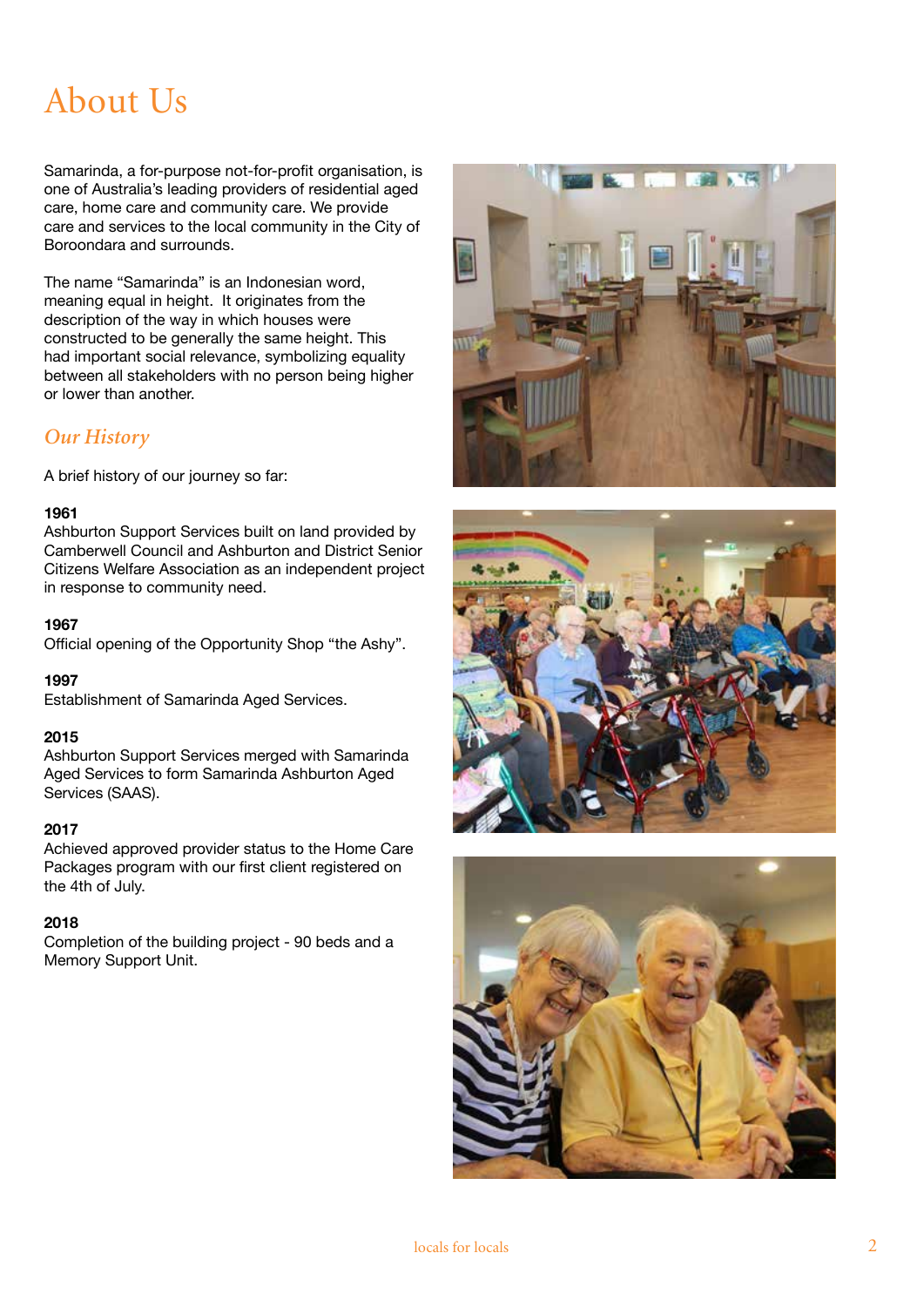### *Our Purpose*

To support local people and families to remain connected to their community.

#### *Our Vision*

Every local individual and family deserves to remain connected, engaged and valued in the community they know and love.

### *Our Values*

**Family:** A universal enduring value that is held dear to all stakeholders encouraging inclusiveness; respecting, welcoming and celebrating differences be that young, old, Australian, migrant, affluent or disadvantaged.

**Giving:** Making the world a better place, by sharing what we have with others, not just financial in nature but also time, skills, experience and unique qualities. The reward is in the giving.

**Partnership:** Fostering and developing our association in a spirit of cooperation with our colleagues, associates and service providers, in the community and the industry.

**Innovation:** We are continually striving to gain and apply knowledge to achieve additional value to our organisation, and create a better and more effective environment for our stakeholders.

### *Our People*

We aim to ensure that all employees are suitably qualified and motivated to provide the best quality care. Samarinda is committed to the ongoing development of staff, and procedures are in place to ensure staff's knowledge and skills are maintained and developed.

We roster our staff a little differently on weekdays to weekends. Typically, the differences will relate to the number and presence of managers. Administration Staff typically work Monday to Friday. Our Leisure and Lifestyle program is less intensive on weekends, as these are often times when visitors attend or outings to family events occur.

Maintenance staff are on call for weekend emergencies.

All our staff are trained to take ownership for their own personal safety and to understand the basic principles of risk assessment and management. At Samarinda, we take employee and resident safety seriously. Therefore, each risk will be handled on its own assessed merit. Residents and families are required to comply with all reasonable and fair requests that have regard for the safety requirements of staff, residents and visitors.

If any resident or visitor identifies a hazard or risk in the environment or as part of an observed staff practice, we encourage you to raise those matters with the Clinical Specialist Manager / Nurse in Charge or the Residential Services Manager.



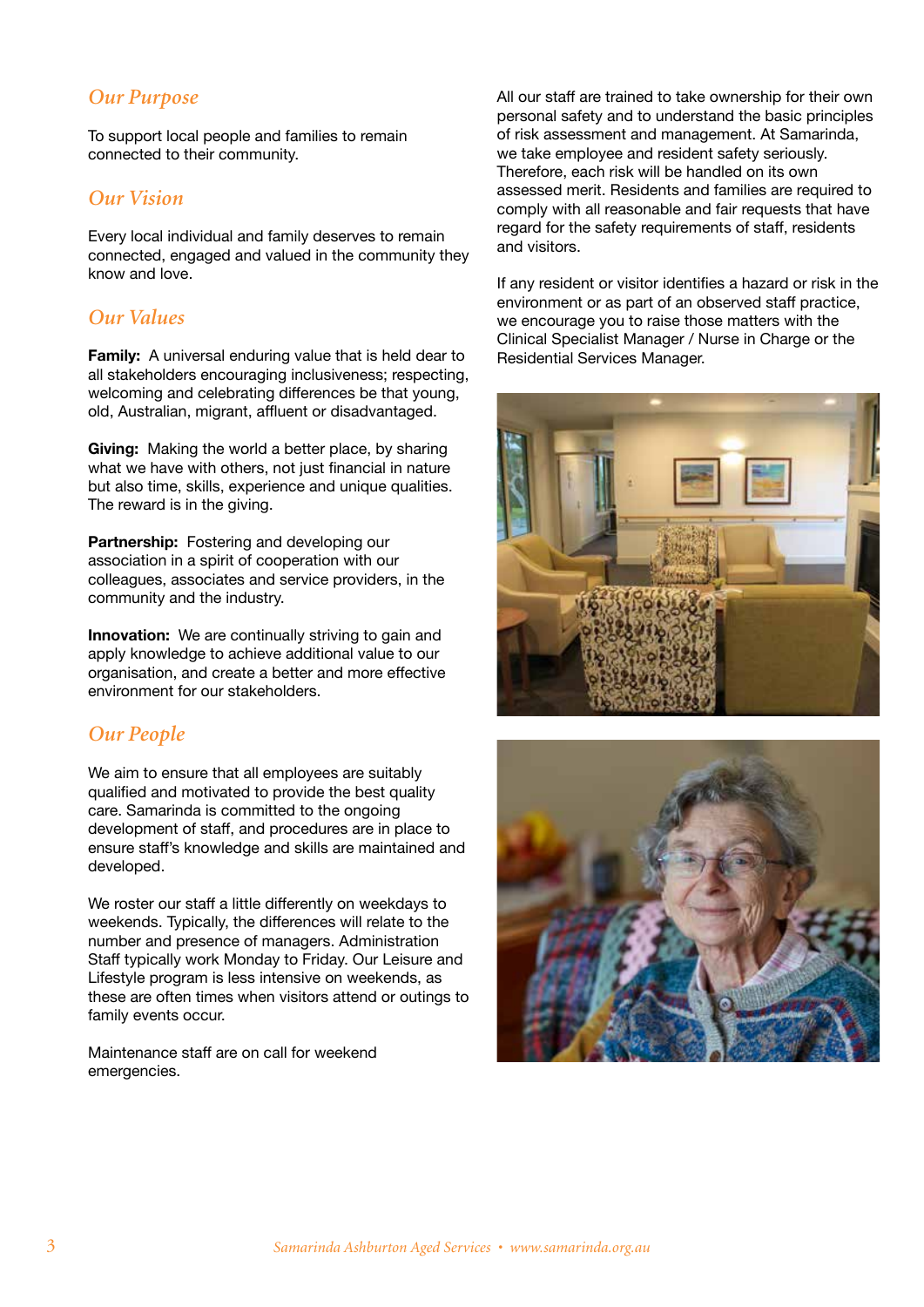## *Code of Conduct for Our Staff*

We expect all staff to act in a manner that is in keeping with our Purpose, Values and Culture. Allegations of improper conduct will always be investigated thoroughly. We expect that residents, relatives and any person dealing with a Samarinda representative should always experience a high level of professionalism and customer service. Should you have a negative experience, then please note the individual's name, and the date and time of the incident, and provide these to the Nurse in Charge or Residential Services Manager. These details enable a thorough investigation.

### *Gift Giving*

We recognise that there are occasions when residents may like to give gifts to staff. Samarinda policy states that staff cannot accept gifts and we request that you do not give gifts to individual staff members. If residents do wish to give a gift, we suggest that it is something that can be shared by all staff, such as flowers, chocolates or gift boxes. Money must not be offered to staff under any circumstances.

### *Samarinda Security*

Samarinda have keypads in place to enhance its security and to prevent residents who are 'at risk of wandering' leaving Samarinda unnoticed. If residents are capable of leaving Samarinda and are given the code to the keypad, staff will ensure they are able to enter/exit the areas without hindrance. Please make sure when you leave the building that you sign out in the book at the exit.

### *Using Keypads*

Keypads look like a telephone keypad. They have an assigned code which enables a door to open. Staff will directly advise relatives and visitors of the codes. Please be sure to be discreet when using the codes, especially in the presence of residents who may be at risk of wandering from Samarinda. We ask that relatives and visitors never tell a resident the codes for the doors. If in doubt, always check with staff before allowing a resident to leave the premises unsupervised.

### *Smoke Free Environment*

Samarinda is a smoke free environment. Smoking is a well-established health issue and Samarinda is committed to providing an environment that is free from smoke for residents, staff and visitors. Smoking is not to occur within seven metres of any of the premises.

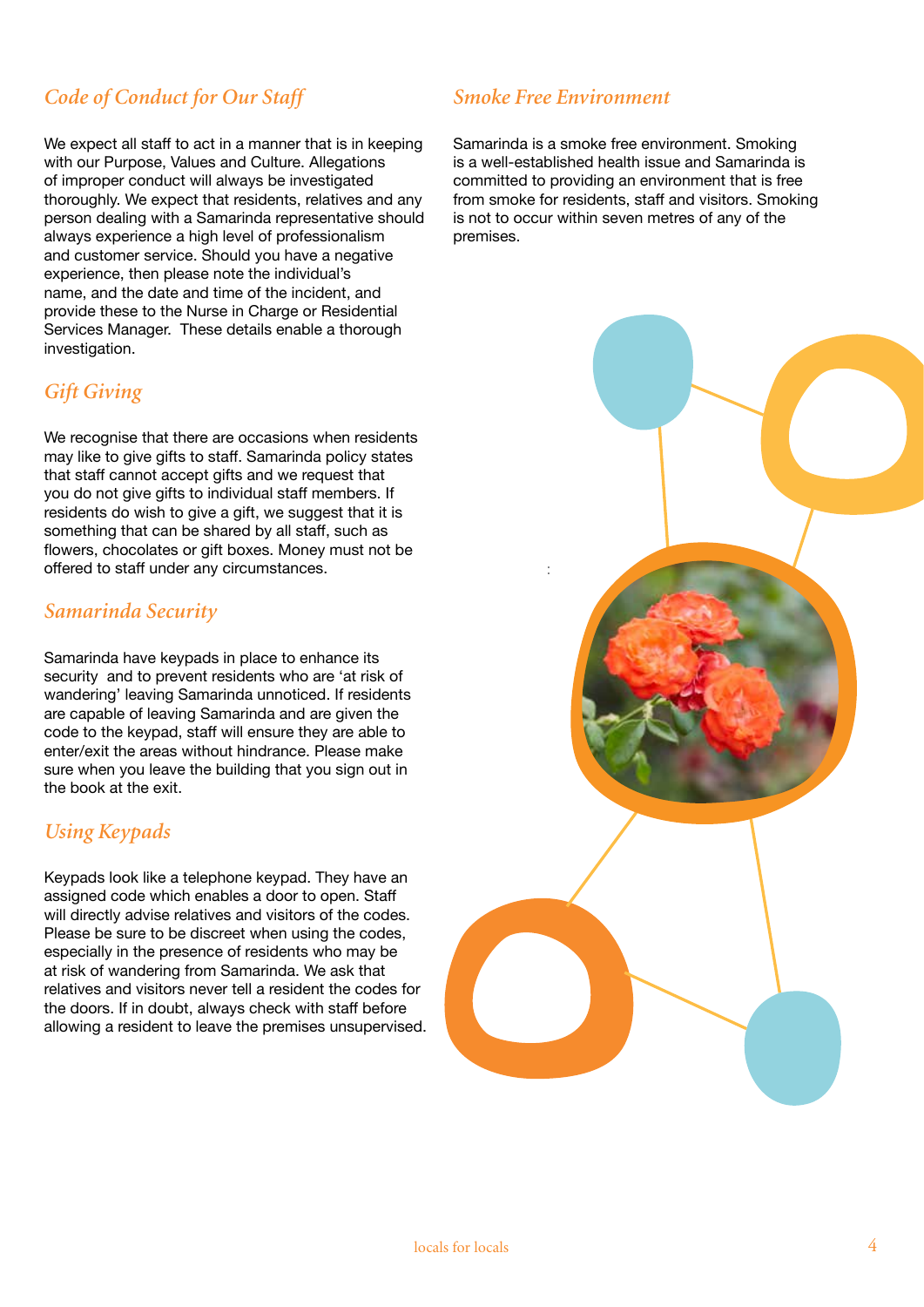# Settling In

## *Meeting Staff*

We want to reassure you that our staff and volunteers are very experienced and they understand that the process of settling in will be different for each resident. Please feel free and comfortable about expressing any concerns to staff. It is important for you to remember they are all here to help and support you. We aim to have a friendly and respectful atmosphere, where staff and volunteers introduce themselves to you, especially when they are providing you with care and support.

Experience tells us that it generally takes about six weeks before you will feel settled, have established a rapport with staff and made new friends. If at any time you feel apprehensive please let staff know so they can make sure your care needs are met.

If you have any concerns about a staff member or a volunteer, we encourage you to speak directly with the Nurse in Charge, or the Residential Services Manager, so that we can quickly address your concerns. We would like you to feel comfortable raising your concerns with us, as well as giving us suggestions and positive feedback.

### *Resident Meetings*

We invite you and your family to attend our regular Resident and Family meetings. These are a great way to get to know others in your new home and also to take an active role in the operations of Samarinda. At the meetings we give general updates on activities and services at Samarinda and also ask for feedback on menus and activities. You can use this meeting as a forum to provide feedback and to generally get involved. Meetings are advertised on the various notice boards throughout Samarinda, as well as in newsletters.

### *Newsletters*

Quarterly newsletters are produced to keep you up to date about special events and activities in your home. Newsletters are always on display at reception, you simply need to ask our friendly reception staff for a copy. Our newsletters are also placed on our website so they are available for your family to access.

## *Visiting*

It is important to maintain your personal networks and to keep in touch with those people and groups that have been part of your network of friends and interests. We encourage you to keep up your contacts. We encourage you to let your family and friends know about your move and new address. They are always welcome to come and visit you.

You are welcome to have visitors when you like. We generally find that visiting in mid-morning to midafternoon is best for residents, but this is your choice. We have tea and coffee facilities for visitors to use. We also have a vending machine for snacks and drinks. These can be very helpful if you have children visiting.

You have every right to refuse visitors and our staff will work to best accommodate your needs.

### *Voting*

If you are able to continue voting, then the Electoral Office needs to be advised of your new address so the Electoral Roll can be changed. Your friend or family member can do this on your behalf. At election time you will then be able to vote at Samarinda with our staff helping to coordinate this important task.

### *Alcohol*

We recognise that you may want to enjoy a glass of wine or beer with a meal or at other times in the day. Samarinda supports the safe consumption of alcohol. In some circumstances staff will also check with your Doctor to ensure that drinking alcohol does not interfere with your medications. Where the intake of alcohol impacts on other residents, staff, or your personal safety, further assessment may be required, and measures taken to control the negative impact of alcohol intake. Excessive consumption of alcohol causing risk to you, other residents or staff is not permitted. Alcohol is served with lunch Monday through to Friday and also on Friday afternoon with live entertainment.

### *Lost Property*

We encourage a Lost Property form to be completed as soon as possible after a personal item has been lost to enable us to instigate a prompt search. Lost property forms are located at reception and can be placed into the locked box.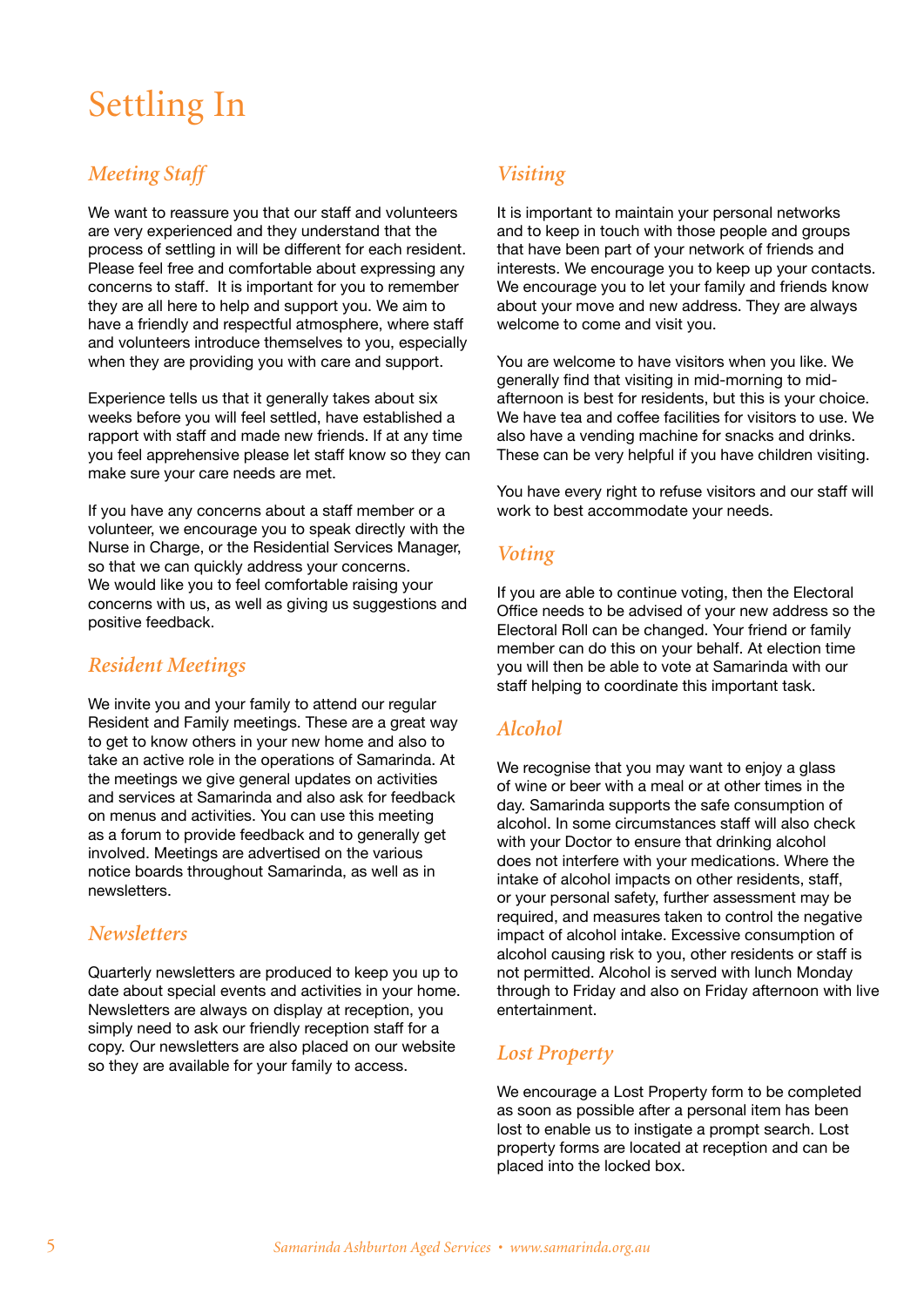### *Communal Areas*

You may use the lounges and activities rooms whenever you wish. These are communal spaces and we encourage you to feel comfortable sharing these rooms with other residents and visitors. You and your visitors are welcome to make a cup of tea or coffee in designated areas. We suggest that you use your bedroom or quiet rooms if you require a rest or some quiet time.

We also have a number of outside areas that you can use whenever you choose. Our staff will make sure you know the best way to access the outside areas so you can continue to enjoy the outdoors.

: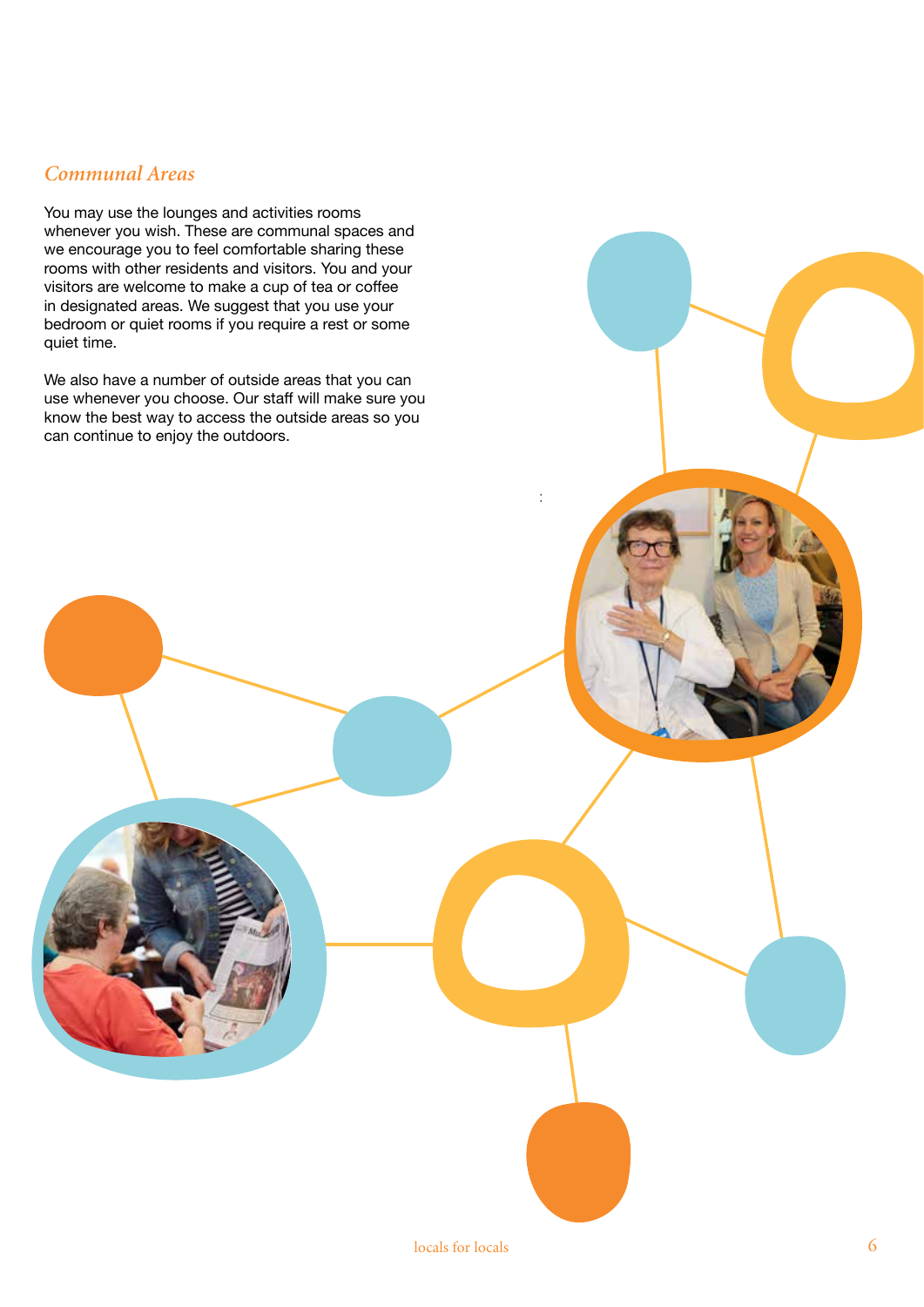# Getting to Know Your New Home

We encourage you to start exploring your new home. Our staff will show you to your room and explain how you can find the toilet, shower and communal spaces. Staff will walk with you around Samarinda so that you are able to find your own way to the dining room and other communal areas. They will show you the outdoor areas and the best way to access these areas. Staff will also explain how you can get assistance if you need help in moving around Samarinda. We have a call bell system for you to alert staff when required. This is an easy to use press button device which is attached to a cord worn around the neck. We monitor and record staff response times daily from this system as part of our continuous improvement program.

We understand that it will take time for you to become familiar with the layout of your new home, so don't hesitate to ask for help.

### *Your Room*

Samarinda is your home, and your room should reflect your individual taste. All rooms have a bed, T.V., built in wardrobes, a bedside table, a desk, an over bed table, a chair, window furnishings, hydronic heater, ceiling fan, reverse cycle air-conditioner and emergency call bell. The over bed table can be useful for times when you may need to eat your meal in your room. It can be used over the bed or while you are sitting in your chair beside your bed. We do encourage you to have your meals in the dining room for the added benefits of socialising and getting to know others.

There is a power point near your bed and we provide a water jug and cup that are kept on your bedside table and refreshed daily. If you require a refill, please use the call bell to alert staff. We recommend that you use the drawers for storing your personal items, so that the top of the table is not cluttered. Cleaning staff are directed not to handle your personal items. Uncluttered surfaces make cleaning the top of your table easier.

Our staff will need to enter your room from time to time for care and cleaning purposes. We inform our staff to knock before they enter your room.

You room is cleaned regularly, as per the cleaning schedule, and as required. We ask that you assist in keeping your bedroom clean.

You are welcome to furnish your room as space permits, but we need to ensure the environment does not present a risk to staff's working environment. Please consult with the administration staff at the front desk in relation to the furniture you wish to bring. You may bring your own doona, quilt cover, or blanket if you choose.

Any maintenance required in your room (e.g. light fittings, taps, or wardrobes), can be reported to staff for attention. We have a Maintenance Manager on site who repairs items as required and also as per a preventative maintenance schedule.

As your care needs change there may be a need to ask you to move rooms, and you may request a room change also. Room changes are only made after consultation and consent with you or your nominated "person responsible".

Additional information on your room is contained in the Residential Care Service Agreement and we encourage you to review this document as it contains important information about the "Rules of occupancy" of your room.

## *Electrical Equipment*

It is likely you will be bringing electrical appliances for use in your room, such as a radio, digital clock, and bedside lamp. All electrical appliances brought into Samarinda for your personal use, on or after admission, must be first approved by us. On admission, electrical equipment can be tested and tagged, for a small fee, as per the Australian Standard AS/NZS 3760 2010, by Samarinda. Electrical equipment cannot be used until it is tested and tagged. Once your electrical items have been tagged, this test must be repeated annually.

For safety reasons, it is not possible for you to have items such as (but not limited to) kettles, toasters, electric blankets, portable heaters, extension cords or double adaptors.

### *Telephones*

You may have a telephone connected in your room. All costs including rental, calls and, where required, installation, are your responsibility. To enhance timely communication between you and your family, we strongly encourage that you arrange telephone connections. Accounts for this service will be included with the monthly fees account.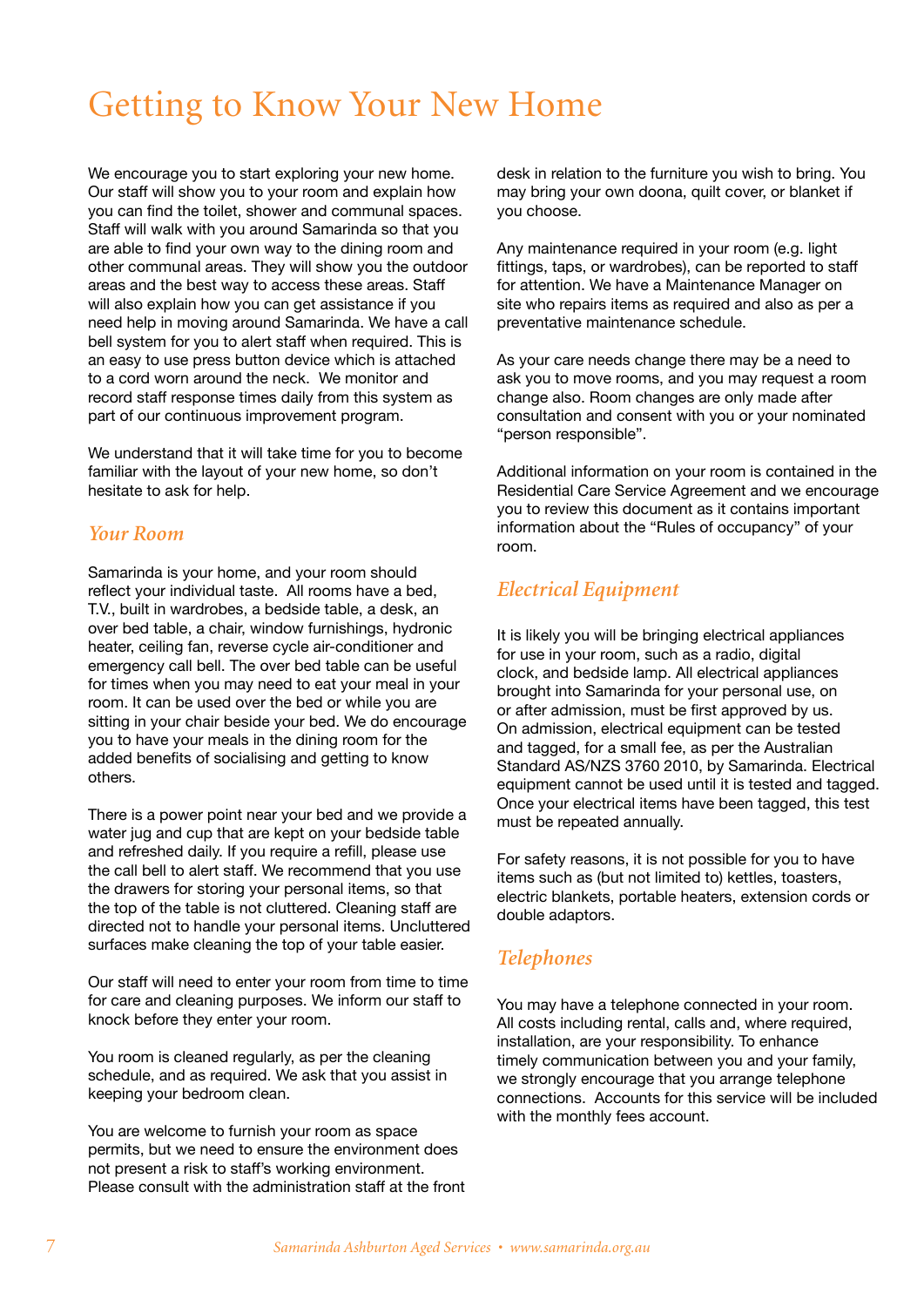### *Television and Radio*

Televisions are found in some communal areas and are also in your room. You may wish to bring your own radio. We ask you to use headphones in order to respect other residents' comfort. Foxtel is available upon request, at your cost.

### *Email and Internet*

If you are familiar with computers and have your own computer, you may like to use it to access the Internet. If you need to access the internet, the receptionist at the front desk can advise you how this can be arranged.

### *Money and Personal Items of Value*

You are provided with a locked drawer in your room in which to place valuables. While we take every precaution to provide a safe environment, we strongly recommend that you carefully secure your valuables or, better still, ask your family to store precious items for you. Samarinda staff take every care with your personal items but we cannot be held responsible for lost, damaged or stolen items.

It is highly recommended that personal items and belongings are named or engraved. Dentures, hearing aids and spectacles, as well as radios, cd players and so on, may be misplaced and can be very difficult to identify.

Please ask your family to keep a record of any valuable items you have brought into Samarinda. It is essential that families advise staff and "sign out" any valuable items they have removed from your possession. This helps all involved to keep track of your belongings and to avoid misunderstandings about lost items, especially if you have different family members visiting.

You have the freedom to manage your bank accounts and other affairs according to your personal wishes and wellbeing. We do, however, discourage all residents from holding large sums of money or valuables within Samarinda.

Our insurance cover does not include damage or theft of cash, personal items, and furniture belonging to you. We therefore recommend that you consider private contents cover for any personal items and furniture you may have in your room. Please be aware that you or your family will need to meet the cost of this insurance cover.

### *Pets*

We understand that pets are important, but they cannot reside with you at your new home. There are a number of reasons for this and they relate mainly to safety and care. Family pets are welcome and encouraged to visit, but must be under supervision at all times and on a leash.

Naturally, we need to make sure your pet remains in the designated areas. We ask that you advise the Nurse in Charge in advance, so we can make sure all requirements for your pet are met during the visit. Visitors bringing in pets are responsible for cleaning up any accidents whilst the pet is visiting.

### *Call Bell System*

There is a call bell system at your bedside, in bath rooms and also in the communal areas (lounge areas, activities room, hairdresser salon etc.). Press the button to alert staff that you need their assistance. Our staff will show you how to use the call bell when they take you to your room.

When you press the call bell, staff will respond to your call as soon as possible. There will be times when staff will be busy with another resident at the time you call, and they will attend to you as quickly as they possibly can. If you feel that it has taken too long for the call bell to be answered, please advise the Nurse in Charge (NiC) or the Residential Services Manager about your concerns.

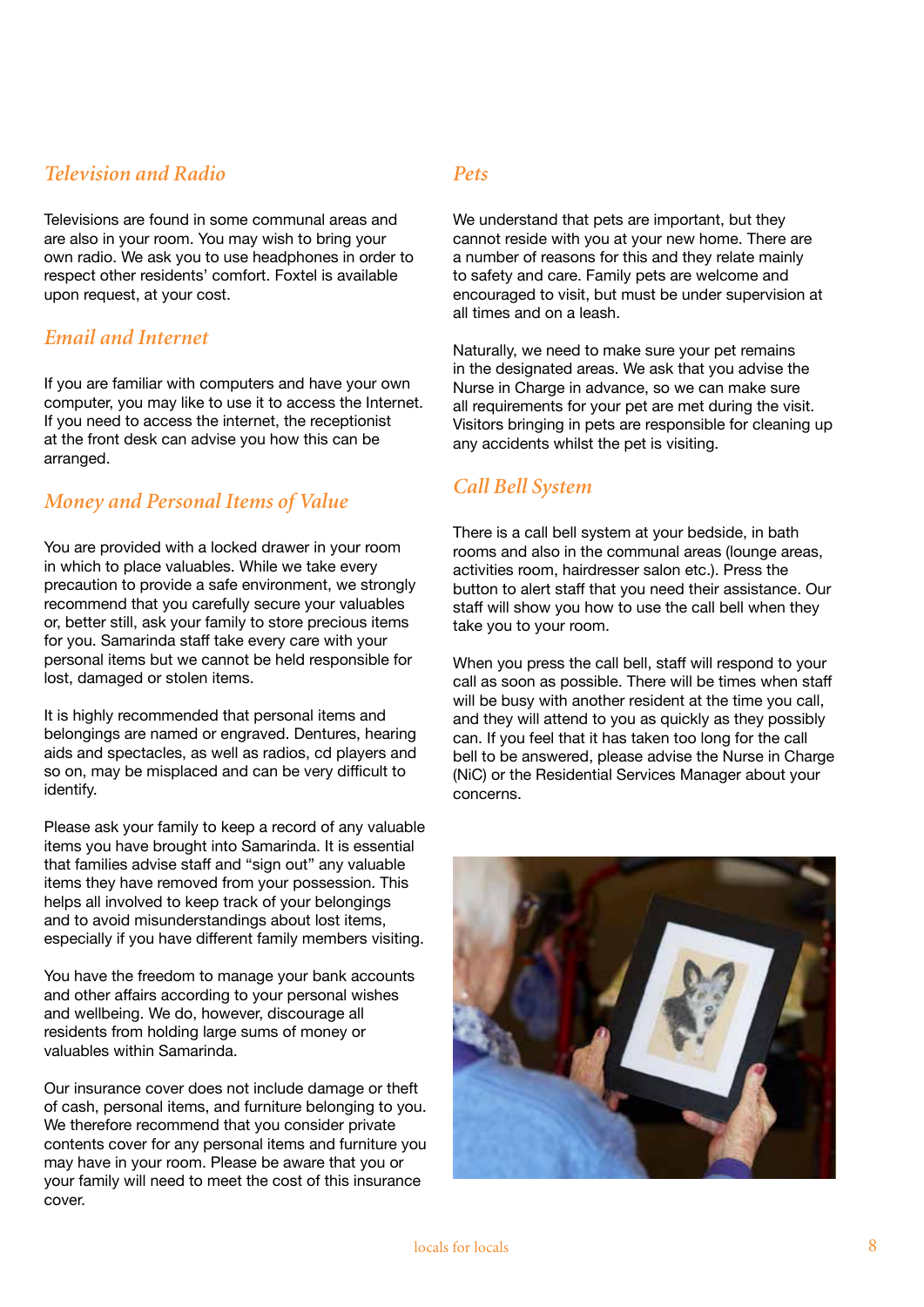# Catering and Food

Your meals will be cooked fresh on site from a menu that has been prepared with nutritional guidance from Dietitians and input from residents. The resident input includes your food likes and dislikes. This information helps our hospitality staff to ensure you enjoy your meals. Your nutrition is important and liking your food means you have a greater chance of meeting your nutritional needs each day.

### *Meals and Drinks Timetable:*

| <b>Meals and Drinks</b> | <b>Start Time</b>  |
|-------------------------|--------------------|
| <b>Breakfast</b>        | 8:15am             |
| Morning Tea             | 10:30am            |
| Lunch                   | 12:30pm            |
| Afternoon Tea           | 2:30 <sub>pm</sub> |
| <b>Dinner</b>           | 5:30pm             |
| Supper                  | $7:45$ pm          |

### *Special Diets*

We will ensure that menus are designed to contribute to your well-being and that you have a range of nutritious meals. Alternative meals are available to meet any special needs and preferences. Your dietary needs are a part of the comprehensive assessments that are undertaken in your first few weeks at Samarinda. This information is documented on your Dietary Needs Analysis form.

### *Likes and Dislikes*

Our staff will assist you to complete a Likes and Dislikes sheet, which will be given to the catering staff to ensure that your needs and preferences are met. We want to create a dining experience that is pleasant and enjoyable.

### *Food Safety*

The operation of the kitchen complies with the Food Safety Program submitted to the local council. The program is designed to ensure the food you consume meets the appropriate health standards sets out in the Victorian Food Act 1994, from delivery of goods, preparation, and service at the table.

Your family and friends may bring food into Samarinda. To ensure all food brought into Samarinda is safe for consumption, certain guidelines apply. This includes recording the food brought in on a register, situated at reception, and asking that food brought in is only consumed by you and your family and not shared with other residents.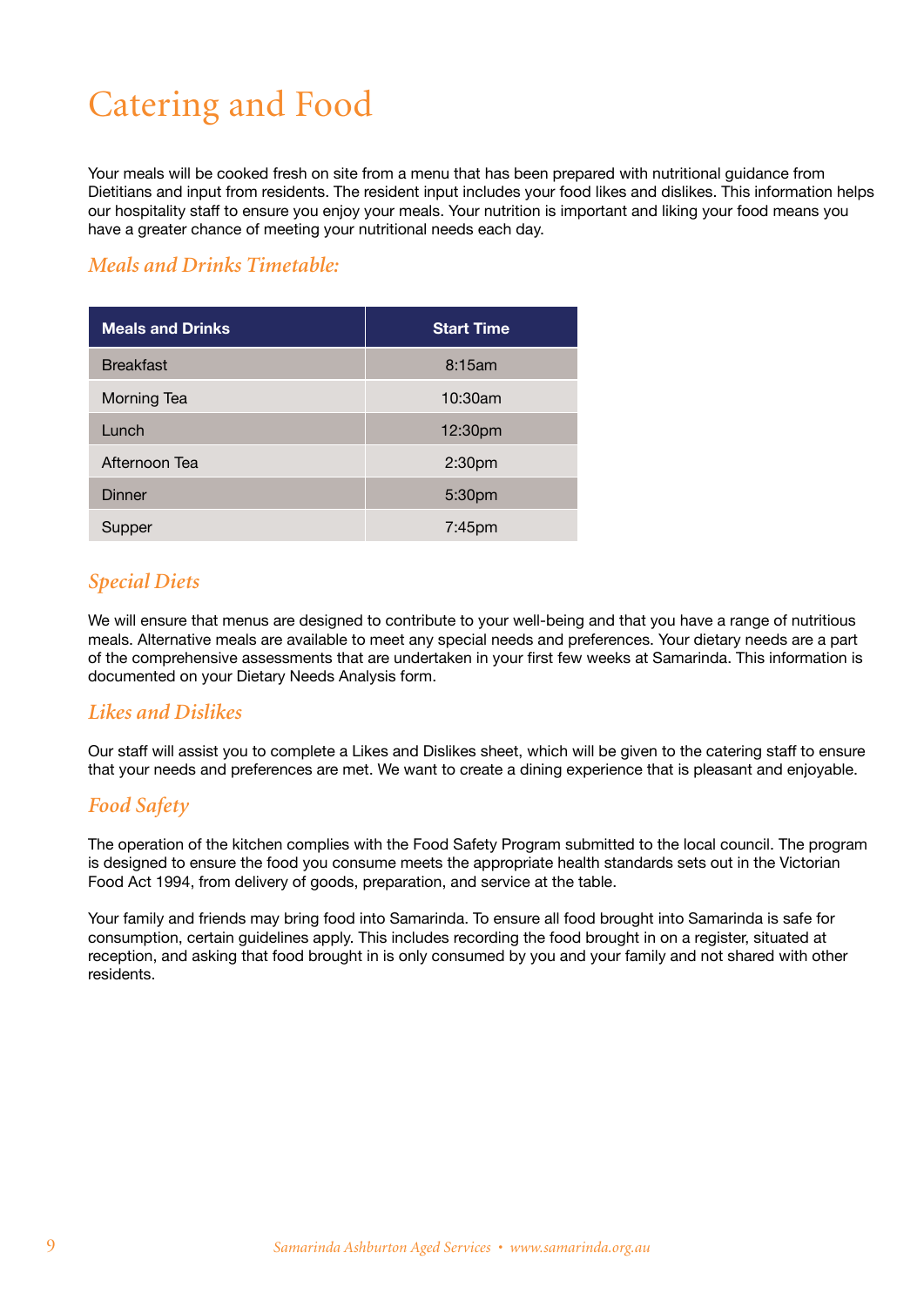# Laundry and Clothing

Samarinda provides an onsite laundry service which operates 7 days per week for all your bedding, towels and personal clothing. This service does not include items that require dry cleaning or hand washing. The laundry costs are included in your fees. As our service does not include ironing, we encourage you to bring clothing into Samarinda that can be laundered and folded and does not require ironing.

We encourage you to wear the clothes that you would normally wear at home. We suggest comfortable day clothing is worn. You should ensure that you bring a sufficient amount of clothing for all seasons and that it is suitable for industrial style washing machines, as clothing is washed at high temperatures. Clothing such as woollens and delicates are not suitable for these machines and we request that your family launder these more delicate items. Please note that whilst staff take every care with your personal clothing and footwear, Samarinda does not accept any responsibility for lost or damaged items.

### *Laundry Labelling*

We require that all clothing is labelled to ensure that it is returned to you. If you do not wish to label clothes yourself Samarinda will provide 50 named labels free of charge. Further labels will incur a small cost. If you require further labels please contact reception who will advise the cost. When you move into Samarinda, you will need to have enough pre-labelled clothing (e.g. with a permanent laundry marker) to last for 3-4 days, while staff label the remainder of your clothing.

When your family or friends bring additional clothing into Samarinda for you, this clothing needs to be given to care staff, or to staff at reception, in a bag that is labelled with your name. Staff will label this new clothing before it is placed in your wardrobe. We want to ensure that we keep track of all your personal belongings.

### *Personal Clothing*

It can be difficult to decide what clothing to bring to Samarinda. We want you to have sufficient clothing for all your needs, so we have given the following suggestions as a guide. Each person is different and this is only an outline to assist you in planning.

For residents who are continent, we recommend:

- 12 pairs of underpants
- 6 nighties or pairs of pyjamas
- 10 singlets
- 10 pairs of socks
- 4 bras
- 5 pairs of ladies pantyhose
- 6 ladies skirts and tops or dresses/ trousers, shirts, jumpers
- 4 track suits (preferred option for residents who have difficulty with mobility).

For residents who are incontinent, we recommend that you increase the clothing allowance for underwear, dresses and pants appropriately. We encourage families to ensure that they have provided sufficient clothing to meet your needs during seasonal changes. Sorting clothing for the change of seasons is your or your 'person responsible' responsibility.

### *Appropriate Footwear*

It is essential that your shoes fit well, are supportive and in good condition. We strongly recommend shoes with non-slip soles to minimise the risk of injury due to slips, trips and falls.

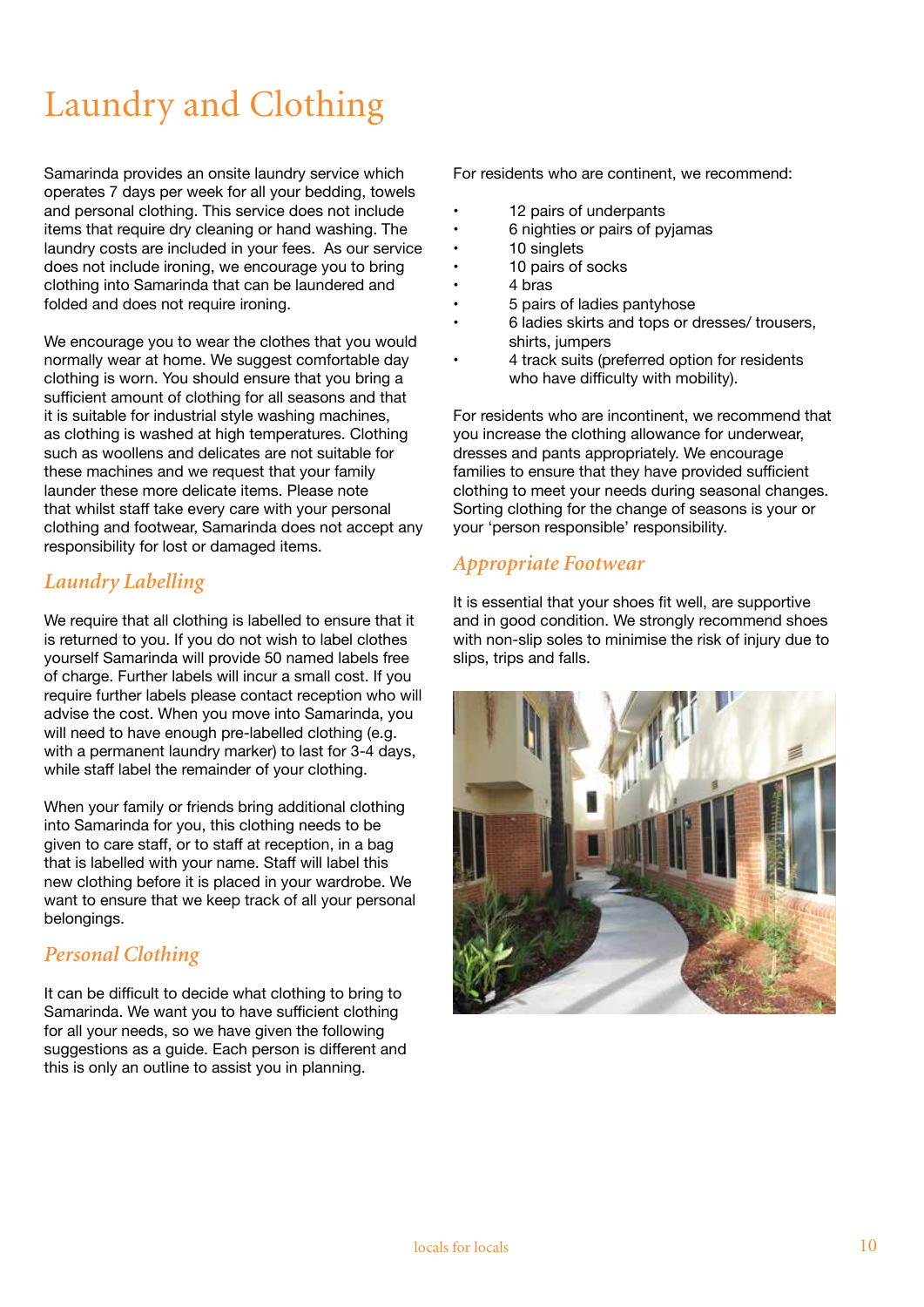## Care and Lifestyle

Your care and wellbeing is very important to us. We want to provide you with the best possible care and services that support your wellbeing, and meet your individual requirements and preferences. To do this our staff will assess all aspects of your care needs during the first few weeks after you move in. During this time we will talk to you about your needs and ask where you might require additional assistance from staff.

We have equipment such as shower chairs to assist with your independence and safety. We will also talk with your family and friends to make sure that we have as much information as possible to enable us to better understand your needs. This information will assist us with developing your Care Plan.

We will talk with you about your Care Plan and check to see how you are settling in. You are welcome to bring up any issues, concerns or questions relating to your care needs, medical needs or accommodation needs at any time. We will also ask for your feedback about your experience during your first twelve weeks. Your feedback will assist us to ensure that your care is meeting your needs, and will assist us to improve our services. Importantly, this is a way to ensure that your wellbeing is foremost in planning the care you receive, and also that it is clear and in accordance with your preferences and choices.

We provide individualised care and support to all our residents. We employ qualified nursing staff working on a twenty-four hour basis. Individualised care commences from the time you first move into Samarinda. Our Care Management System is a comprehensive approach to assessing the needs of each resident, developing an individual Care Plan to meet those needs and reviewing these needs regularly to ensure that we are providing you with the best possible care.

### *Hairdressing and Beauty*

Qualified hairdressers visit regularly. Please consult the administration staff at the front desk regarding appointment times. You may also choose to have your own hairdresser visit Samarinda. Please understand that you will be responsible for payment of this service

### *Leisure and Lifestyle*

Our Leisure and Lifestyle staff will visit you shortly after you have moved in to ask you and your family about your past and present interests. We will work with you to develop a personal leisure and lifestyle program that is designed to best meet your needs and preferences and support your wellbeing.

If you are interested, staff will help you access videos, board games and puzzles. If you feel that you would like to be involved in more activities, then please speak to the Lifestyle Coordinator and they will talk with you about all the options available.

## *Getting Involved*

The leisure and lifestyle program is discussed at the resident/relatives meeting and is also displayed around Samarinda and on the TV's in the foyers to ensure that everyone is aware of all activities and events. We encourage you to have input into the program by attending resident and relative meetings, and by completing the annual resident satisfaction survey.

### *Special Events*

We plan, coordinate and celebrate a number of special events throughout the year as part of the Leisure & Lifestyle Program. We endeavour to provide a variety of culturally diverse activities and events to reflect the ethnic backgrounds of our residents. Events and celebrations may include Mother's Day, Father's Day, Christmas, Melbourne Cup, Australia Day and many more. Both you and your family are very welcome to hold birthday celebrations or anniversary functions at Samarinda.

### *Previous History*

On admission, it is essential that Samarinda be provided with a written, comprehensive medical history from your current medical officer. A discharge summary should be provided if you are being transferred from a hospital or another aged care facility.

### *Continence Care and Aids*

As part of our comprehensive assessment, qualified staff will assess your continence. This assessment will be undertaken over a seven-day period to ensure that we develop an appropriate continence plan to meet your individual needs. This plan relates to toileting programs and continence aids.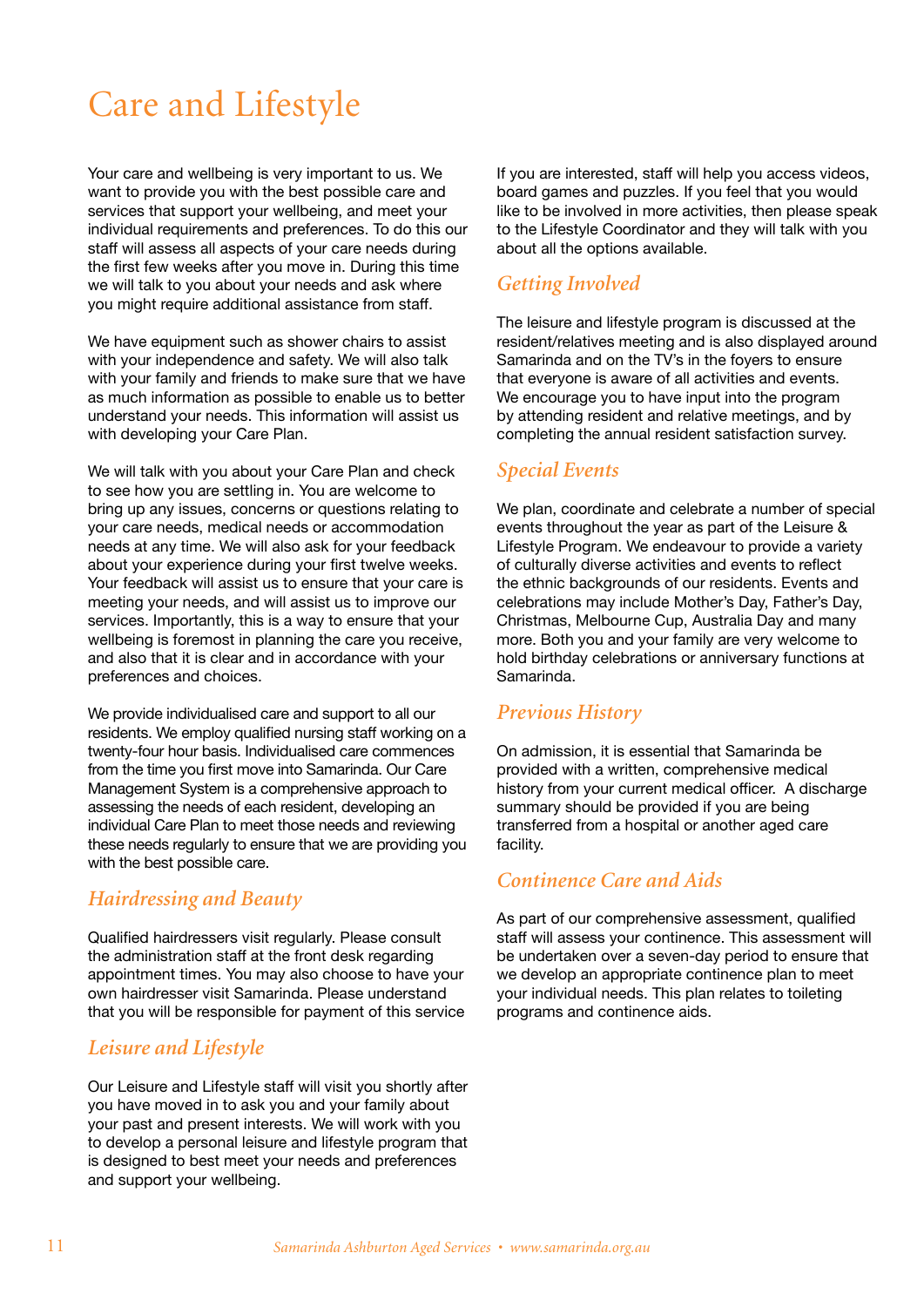## *Clinical Care Provision*

We aim to provide care that is tailored to meet your changing care requirements. Should your health status and care needs change, you will be reassessed to ensure that we continue to provide the optimal level of care for you. We will offer you and your family the opportunity to consult with staff to ensure that we have clear communication regarding your care needs.

### *Medical Care*

You are welcome to maintain regular appointments with your own medical practitioner however, they must be available to attend Samarinda. The appointment of your own medical practitioner is an agreement that you enter into with the medical officer. Should you be dissatisfied with the service provided by the medical practitioner, it is your responsibility to follow up the issues with the medical practitioner concerned.

## *Lifting Equipment*

We have a minimal lifting policy. This means that if you are unable to stand and hold your weight to transfer, to change positions, or to walk then staff will be required to use appropriate lifting aids. This may include a mechanical lifter. Staff are not permitted to lift you in and out of private vehicles, as this places both you and our staff at risk of injury. If you require lifting, we recommend arrangements be made for the use of a wheelchair taxi for outings. Please discuss the options that are available for you at Samarinda with the Nurse in Charge or the Residential Services Manager.

### *Motorised Wheelchairs*

If you have a motorised wheelchair/scooter and you wish to continue using it at Samarinda you will need to inform the Intake Manager prior to accepting an offer of accommodation. This information is then passed onto the Residential Services Manager so that an informed risk assessment can be arranged to ensure both your safety and the safety of other residents. If your medical condition should change and you are no longer able to manage the motorised equipment, then you or your 'person responsible' will be asked to remove it from Samarinda.

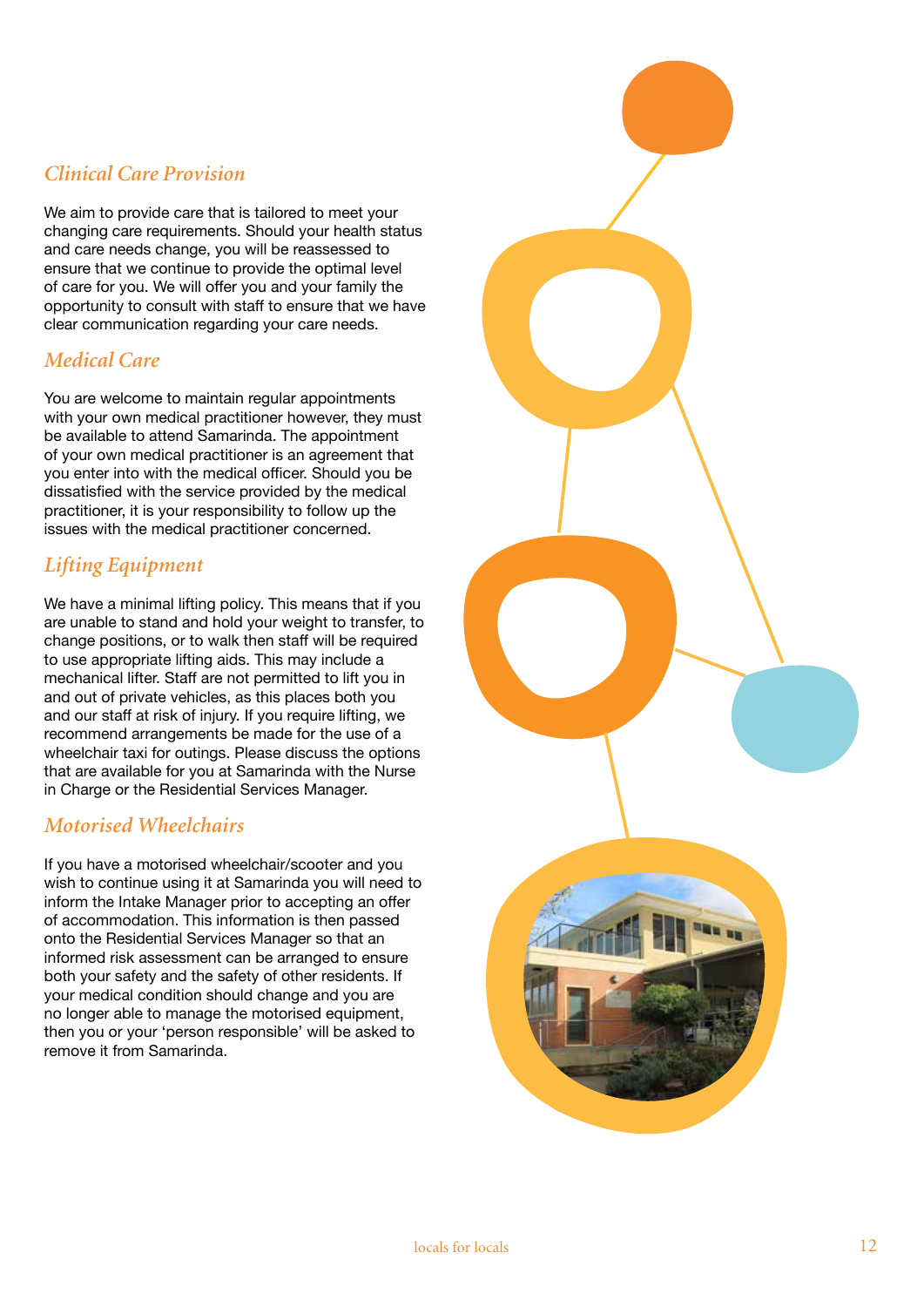# Allied Health Services

### *Physiotherapy*

Your mobility will be reviewed by staff as part of the comprehensive assessment process we undertake with all new residents. Samarinda has a Physiotherapist onsite a minimum of five days per week. You will have an initial assessment by the Physiotherapist within your first week after you move into Samarinda. You will not be charged for this service. The physiotherapists assist you to follow the exercise program that they have established. Our Physiotherapists are available for urgent assessments when necessary.

### *Speech Therapy*

Samarinda has access to a Speech Therapist. A Speech Therapist assessment can be initiated by the Medical Officer, the Registered Nurse or as a follow up after you have been discharged from an acute care facility e.g. hospital. There will be no charge to you if the Medical Officer or the Registered Nurse requests this service as a result of changes in your swallowing ability, or speech. However, if the 'person responsible' requests this service, the cost will be charged back to your account.

### *Oral and Dental Care*

We have an agreement in place with a mobile dental service to provide dental treatment to you should you request it. You will be required to pay a fee for this service.

### *Pharmacy Services*

An accredited pharmacy supplier services Samarinda. However should you wish to use a different pharmacy that is your choice. After moving into Samarinda, your GP will prescribe your medications, and the prescription will be forwarded to the pharmacy. Medications will be dispensed by the pharmacy using a single dose packaging system. Under no circumstances are families permitted to supply medications to you at Samarinda. This is due to the complex nature of the management of prescriptions, supply and medication packaging.

You will receive your monthly invoice from the pharmacy listing each medication supplied. The cost of medications will be clearly identified. You are responsible to pay the pharmacy directly.

## *Ophthalmology*

A qualified ophthalmologist attends Samarinda regularly. You and your family will be notified in advance of their visits via email and notice boards throughout Samarinda. You are all welcome to put your names down for a free eye check once every twelve months. You will need to bring your Medicare card details to your appointment.

### *Podiatry*

Samarinda has a visiting podiatrist who is onsite at Samarinda once every six to eight weeks. If you would like to see the podiatrist, please let our care staff know and they will put your name down for a visit.

## *Spiritual and Cultural Care*

We aim to ensure that your spiritual and cultural needs are met. During the first week at Samarinda we will ask you about your spiritual and cultural needs so that we can include these in your Individual Care Plan. We will also ask your family to advise us regarding any special practices or events in which you may wish to continue to participate. We liaise with a variety of religious denominations. If you require support from another denomination, please speak with the Lifestyle Coordinator who will work to make the appropriate contacts for you. Individual interests, customs, beliefs, cultural and ethnic backgrounds are valued and fostered. Samarinda provides access to community cultural networks and culturally specific activities. This may be through literature, the Community Visitors Program, electronic media and culturally specific groups within Samarinda.

### *Culturally and Linguistically Diverse Residents*

We endeavour to ensure that we identify and cater for those residents where English is a second language. Staff at Samarinda will facilitate access to an interpreter service should the need be identified. We have a number of bilingual staff members at Samarinda who can be used to assist with communication, if this is appropriate. The Lifestyle staff will also plan culturally appropriate activities that reflect the ethnic backgrounds of the residents at Samarinda. We also have a number of resources available to ensure that there are communication pathways for all residents.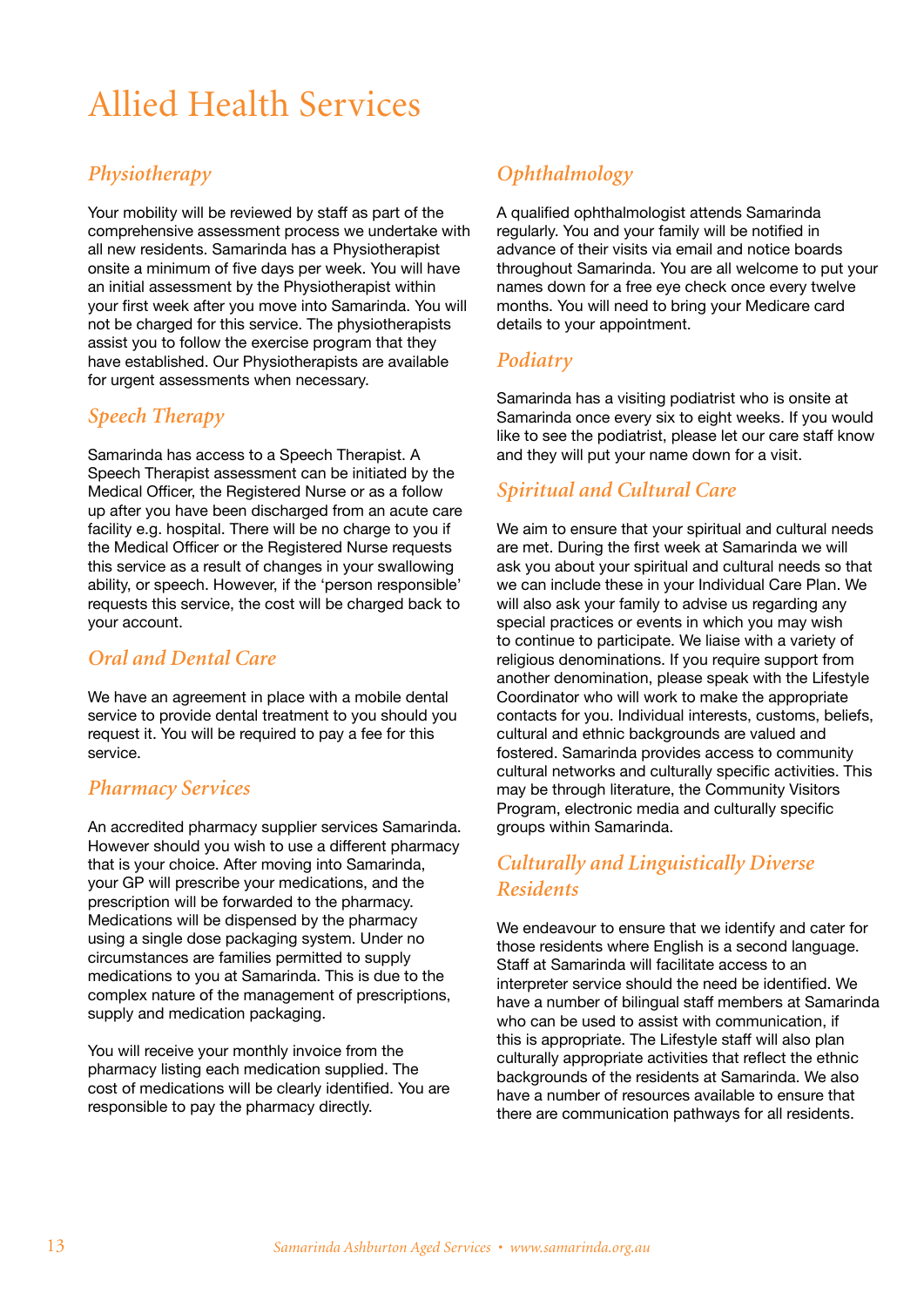# Thinking Ahead

Moving into a new home also involves some key planning. The following sections cover several important topics that we encourage you to discuss with your family, friends or with Samarinda staff.

## *End of Life Choices*

Thinking about death can be very difficult. Everyone should have an Advanced Care Plan. An Advanced Care Plan explicitly sets out the things that are important to you at the end of life. If you already have an Advanced Care Plan, please bring this with you on admission to Samarinda. If you don't have an Advanced Care Plan, our staff are happy to assist you to develop one along with the people who are important to you. We will respect your choices. We have listed some important issues below for your consideration.

**Advance Care Directive** – Your end of life choices can be recorded as an Advance Care Directive, which consists of a written and signed statement that details your requests. This directive is a guideline for how you would like your end stage terminal care to be provided when you are no longer able to communicate your wishes. Medical doctors will respect your end of life wishes and will follow the written directive, if justified. If you lose, or have lost the capacity to make your own health care decisions, then your family member can make these decisions. Your family can state what they wish for your end stage terminal care, based on what they believe is in your best interest and reflecting what they believe you would have wanted. A "Plan of Treatment" is a written document made by your family member that outlines these wishes. Your doctor will be available for consultation on this matter.

Please be assured that Samarinda will respect your formal Advance Care Directive to the extent that supporting it does not breach our duty of care or any current laws or regulations.

**Note:** From 12 March 2018 the new laws allow for the creation of new legal documents called "advanced care directive". Advance care directive may include either or both:

- An instructional directive with legally binding instructions about future treatments the person consents to or refuses.
- A values directive which documents the person's values and preferences for future medical treatment.

More information can be found by contacting the:

#### **Advanced Care Planning Australia**

Open Monday to Friday, 9am – 5pm (AEST). Phone: (03) 9496 5660 Email: acpa@austin.org.au

Addresses can be found on the website at: https://www.advancecareplanning.org.au/

**Your Funeral Arrangements** - We understand that your funeral arrangements can be another sensitive subject. We recommend that you confirm your funeral arrangements before you reach the end stage of your life. It is extremely important that we are informed of your wishes and burial details. Please ensure that you provide us with the name of the Funeral Director and contact details, along with any specific religious or cultural requirements so that these can be recorded in your file. This information will ensure that your instructions are followed through, and that the correct Funeral Director is notified. It is important for legal purposes to know if you wish to be buried or cremated, as this information has to be recorded in your file notes for the Doctor's reference. We have access to a number of funeral service providers in the event that funeral arrangements are not in place. All funeral companies are fully independent of Samarinda.

**Your Will** – Samarinda recommends that you have a legal Will at the time of entry into Samarinda. Our staff are not permitted to give you, or your family, advice regarding making or changing a Will and they are not permitted to be a witness for the signing of the Will. Samarinda will not store this document. If you don't have a nominated person, the State Trustees can be contacted to manage your Will.

More information can be found by contacting the:

#### **State Trustees**

Open Monday to Friday, 9am – 5pm (AEST). Phone: (03) 9667 6444 or 1300 138 672 when outside Melbourne

Addresses can be found on the website at: www.statetrustees.com.au/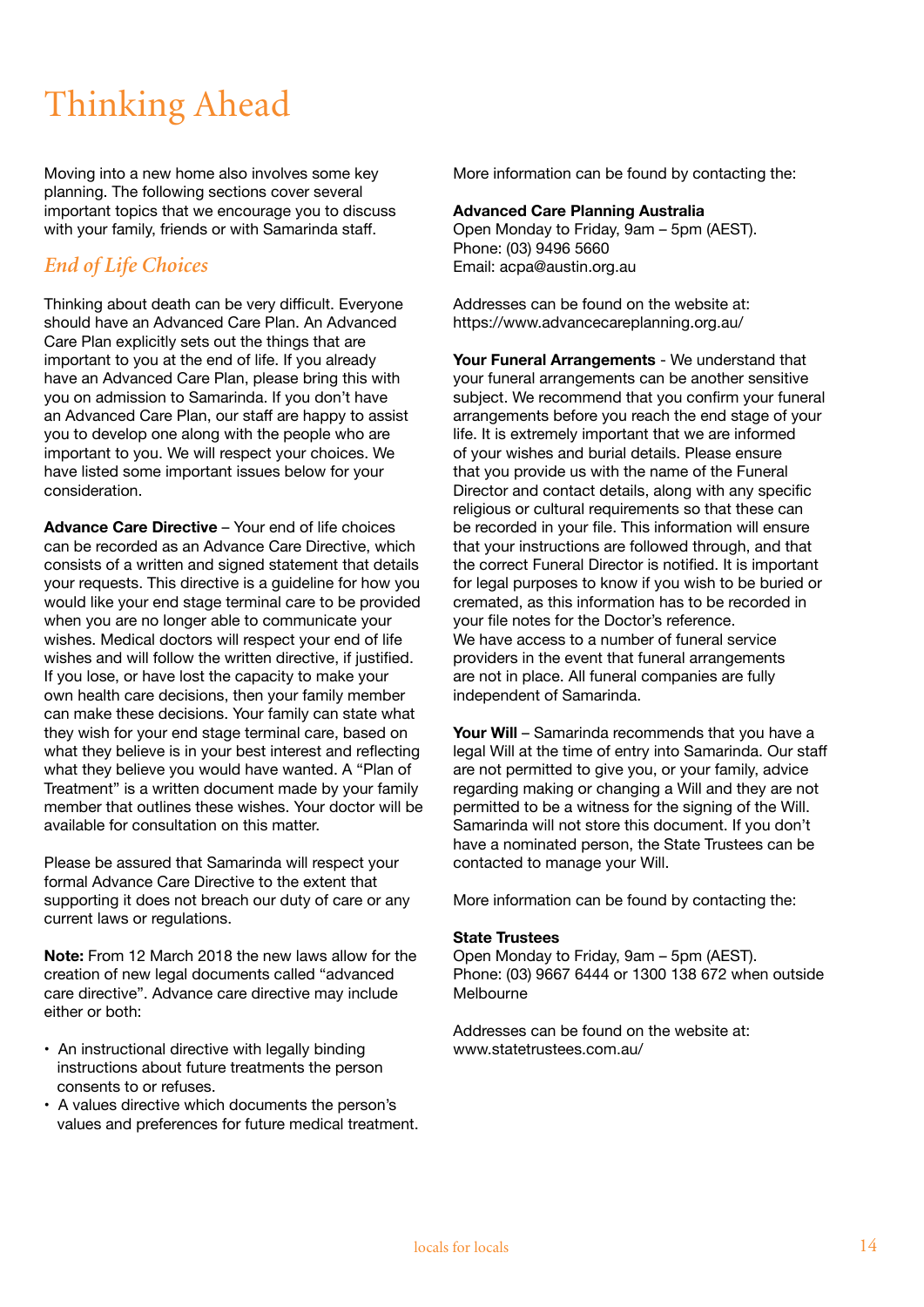# | FOR RELATIVES AND FRIENDS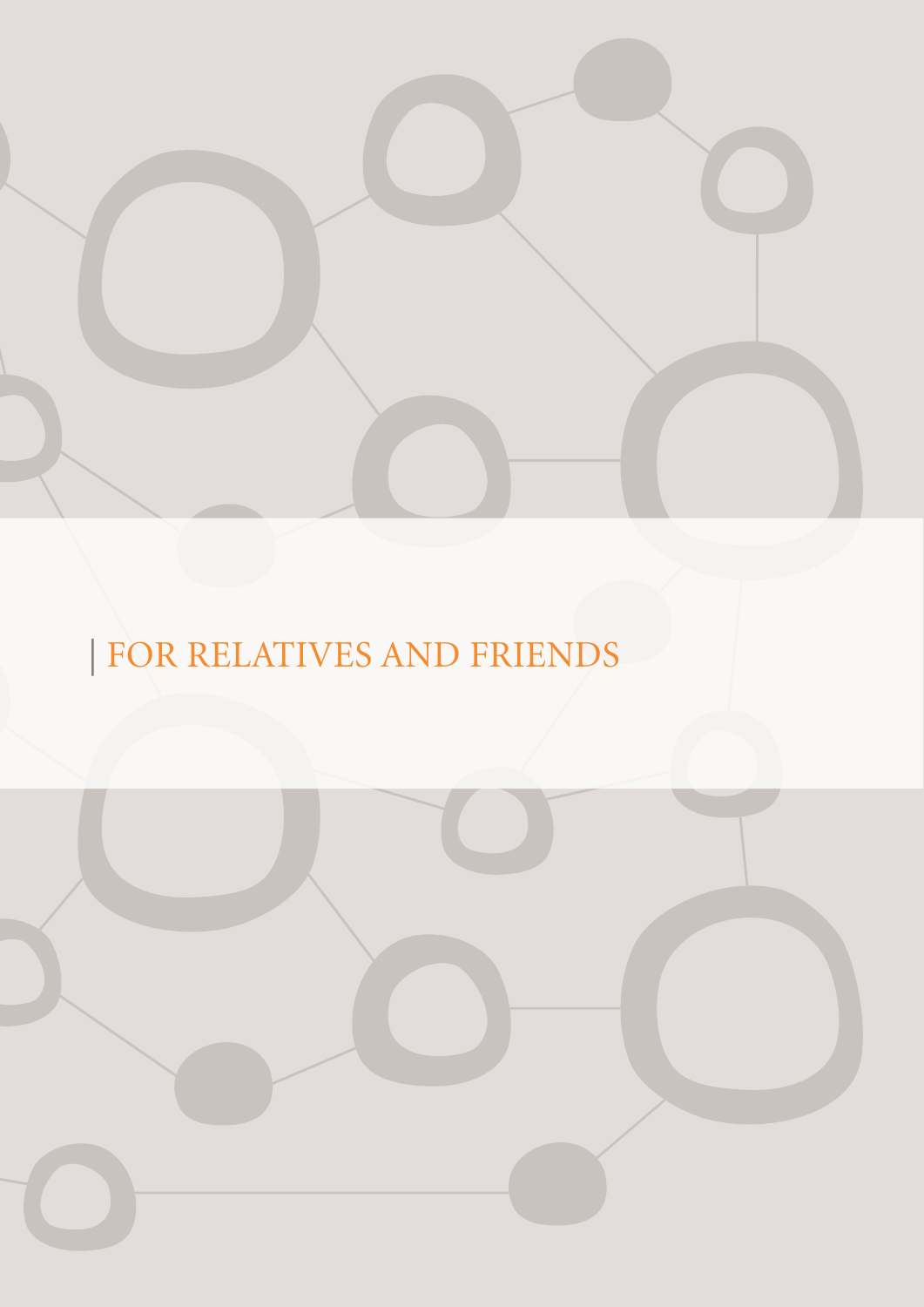*We offer a very big welcome to you and your family members. This section is written specifically from the perspective of how you and your family members will interact with us. We know from experience that relatives and friends generally have quite different information needs to those of your loved one. This section is designed and written to meet your specific needs.*

## The First Six Weeks

The first six weeks after moving in are generally the most difficult. This is a time of transition and change for your loved one who is settling into a new environment. During this time he/she is getting to know his/her new home and at the same time we are getting to know your loved one. We encourage you to be patient as you and your loved one adapt to the changes.

There is a great deal to take in and understand at this time, so you may be in "information overload" for a while. Please do not hesitate to seek out staff for assistance and guidance. We will help you to become orientated to the new environment. We generally find that families are also very stressed at this time and this limits how much information is actually retained. Settling in is a very individual process, so staff will rely upon you to let them know what you and your loved one need. Our staff are very happy to help, so please speak with a staff member if you are not sure, or if you have any questions.

By the end of the six-week period, the staff will have completed all the initial assessments. These assessments are made over a period of time so that we understand the care needs of your loved one. From these assessments, an individual Care Plan will be a clear guide for the care outcomes we can provide. Nursing staff will assist you to better understand how the Care Plan is formulated if required, and whether or not it is appropriate to all your loved one's needs. You are welcome at any time to give feedback about your experience with Samarinda, to ask any questions, and to raise any concerns.

People with dementia will generally experience more difficulty settling into their new home. An unfamiliar environment can cause anxiety and stress until your relative or friend feels both comfortable and has some level of familiarity with the environment and the people. If your loved one can walk independently he/she may be more distracted and stressed by exits and looking to find a way home. You may see more wandering and anxious behaviours in this first period. Please be reassured that this is normal. Our staff will be monitoring your loved one's behaviour and assessing his/her capabilities and needs during this initial period.

We will be guided by how your loved one expresses his/her needs and responds to staff, and also by the information you can provide us. You will play an important role in giving us information about your loved one's clinical and care history, as well as helping us to understand triggers for their behaviour and ways to help them settle and be calm. Your feedback regarding how you are noticing your loved one is coping and settling in, will assist us to develop a Care Plan that is sensitive to your loved one's needs, experiences and overall wellbeing.

Our very best advice regarding visiting is to check with staff when you arrive so that you are aware of how your loved one is on the day. We also encourage you to let staff know when you are leaving so they can keep an eye on how they are coping and help them to feel at ease in their new home. It is important that you let staff know of any concerns or issues you may have to enable us to record this information in their file. This will allow staff to track all changes and any concerns.

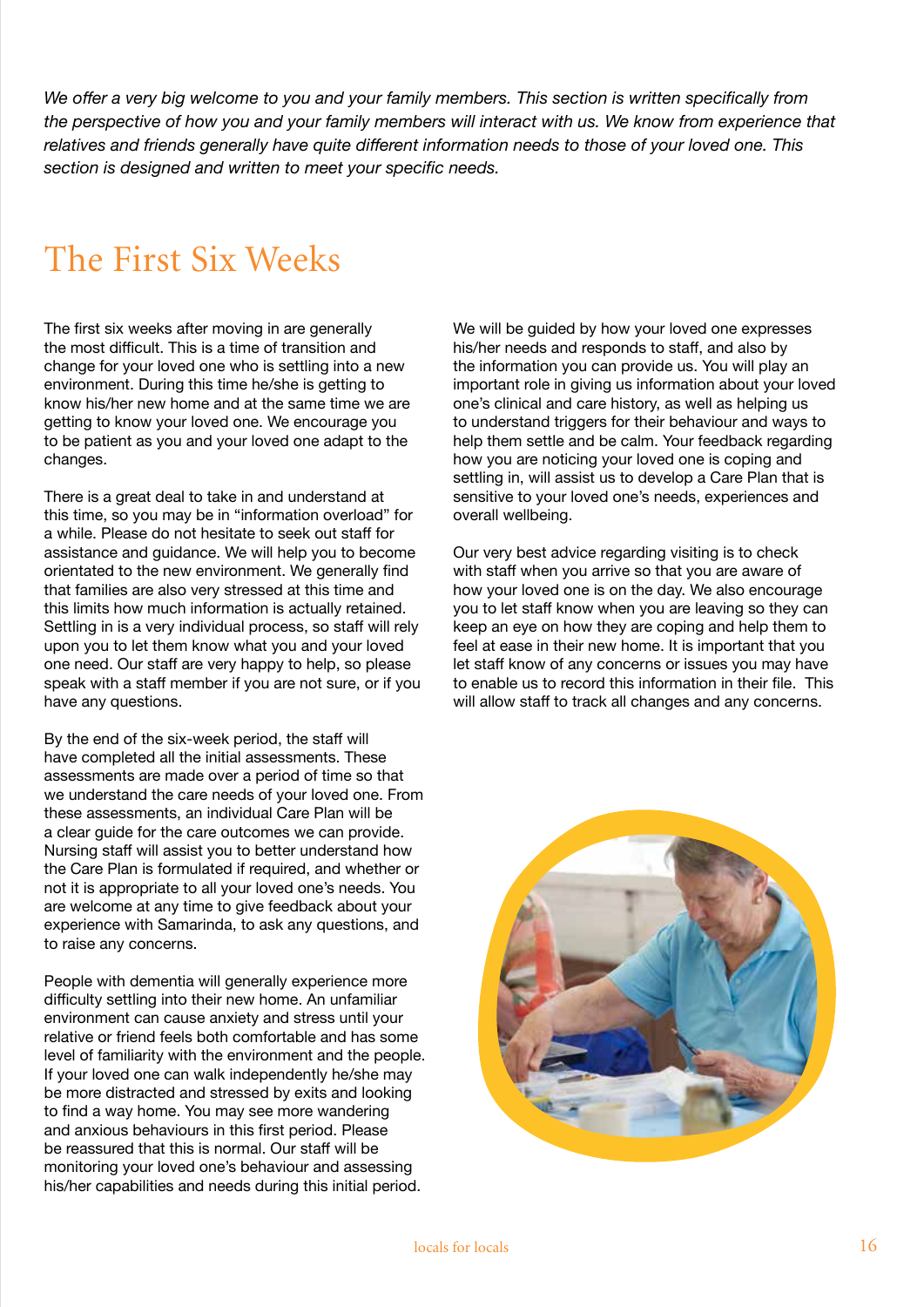# Your Role in Helping your Loved One to Settle In

We have found that people are very sensitive to the subtle behaviours of family and friends. If you are relaxed and open, this will help your loved one to also feel relaxed and less concerned. We encourage you to be patient with your loved one and to have relaxed visiting times that are not rushed. There is a lot to take in during the first couple of months and your loved one may not always recall information about Samarinda. This is even more difficult for people with dementia. It can be very helpful if you speak with staff before you leave and let them know if you have any issues or concerns. This ensures that staff understand if your loved one is experiencing a level of distress, so they can provide support, especially after your visit is over.

### *Staying Connected*

Some families wonder how they can continue to stay connected to their loved one after they come into Samarinda.

Some suggestions include;

- Have a meal with your loved one. (Book ahead with Samarinda so that we can include you and/or family in the catering). If you wish we can set a special table for you. There will be a small charge for family meals.
- Encourage grandchildren to continue to engage with grandparents and to bring some items of interest to enjoy together.
- Families may bring a musical instrument and play some tunes.
- Engage through using an IPAD to reminisce about things your loved one always enjoyed, for example pictures of countries they visited, enjoyable YouTube Videos or other items of interest on the internet.
- Play cards or other games either electronically or manually.
- Use photos and photo albums to reminisce about special times.
- Hand and/or head massage is enjoyed by some family members.
- Bring an item of food or drink that you know your family member always enjoyed.
- Visit local cafes.
- Bring a beloved family pet to visit (remember that they must remain on a lead).
- Enjoy some of the outdoor areas together.

### *Communication with the Family Network*

Communication within a family can be difficult, especially if your loved one has a large family network. At Samarinda we require your loved one to nominate a "person responsible". It is not practical to expect us to keep everyone in the family network directly advised regarding the situation with your loved one. This can lead to misinformation and conflict, so please respect our request for the staff at Samarinda to work directly with the nominated "person responsible".



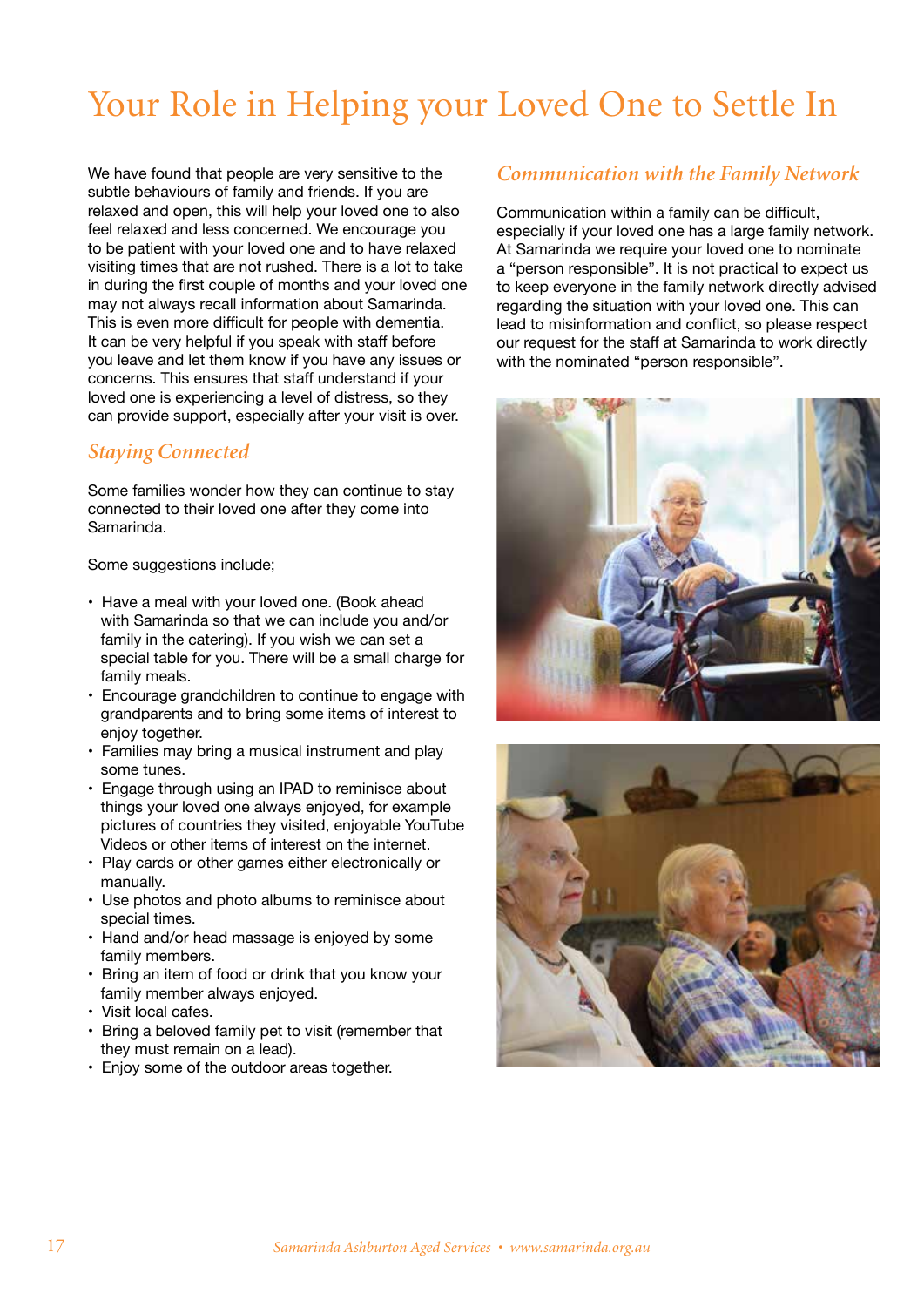# Working with Us to Support your Loved One

As a family member or friend you are an important source of information about how we can best meet your loved one's needs. We work with you in a collaborative sense. We will be more effective in meeting your loved one's needs if we have a cooperative and constructive working relationship that is based on respect. Our priority is your loved one's wellbeing. Their wishes and desires will always be considered above those of family members or visitors.

Samarinda is, first and foremost, your loved one's home. We also want you to feel very comfortable as this will contribute to your loved one feeling settled. If you are in doubt, please seek advice and assistance from our staff who are happy to be available to hear and discuss concerns or issues that may arise.

## *Personal Clothing for Residents*

We encourage your loved one to keep wearing the type of clothing they liked to wear at home. We recommend that residents wear clothing that is suitable for industrial washing machines and we suggest that you check the clothing labels to ensure that there are no special care requirements. We are happy for families to continue to wash delicate items of clothing. Experience has shown that purchasing clothing that is a size larger can enhance comfort for your loved one and can make it easier for dressing and undressing. There are some specialist clothing companies that make attire for those who are immobile. You may wish to investigate these options.

## *Getting Involved in Resident Wellbeing*

Your role is to be supportive of your loved one and to assist them to feel happy and settled in their new home. You can continue to have an active role in the life of your loved one, if this is what you and they agree with.

We are committed to providing care and support in a manner that best meets your loved one's needs and preferences. This means that we will ask your loved one how much they would like their families to be involved in their care and we will respect your loved one's wishes wherever possible.

Our assessment of your loved one's needs and requirements will determine how much we are able to involve family members in providing care. We will carefully assess your loved one so that your continued involvement occurs in the most appropriate ways. We will encourage you to be involved in your loved one's daily activities. This may be by continuing to provide practical assistance with some activities such

as meals, or by participating in some of the leisure and lifestyle activities. The newsletter and the activity programs will give you information about the events and activities that are planned for Samarinda. You are most welcome to participate in these activities. This is a great way for you to plan ahead and share some pleasant times with your relative/friend. You can speak with the Lifestyle staff about your interest in participating.

### *Resident and Family Meetings*

We hold regular meetings for residents and families. These meetings are a great way to find out about the day-to-day operation of Samarinda and they can also be a way for you to become more involved and provide feedback.

### *Giving Feedback*

We welcome and value your feedback. We want to know whether our care and services are working well for your loved one and if there are improvements to be made. Your feedback helps us to continue to improve our services and to better understand the needs of our residents.

## Keeping Residents Safe

Safety is an obligation of every person who enters Samarinda. Your observation and experiences of the environment helps to make it safe. Please contact the Nurse in Charge to report any equipment or building matters that require attention. Samarinda is a secure site, and access and exit is via a keypad, so please be careful not to allow residents to leave Samarinda without checking with staff. If you are unsure, please seek assistance from staff who can help to redirect a resident that may not be safe to leave Samarinda alone.

If residents are assessed as being 'at risk' for wandering or absconding they may be issued with a wandering tag. Relatives and visitors should be careful not to inadvertently allow any resident to leave Samarinda. If in doubt please check with staff, especially if a resident is found at an exit point. Our staff will assist to redirect or distract the resident to enable the relative or resident to exit from the building. We ask that visitors always check that doors and gates are secured again after leaving the premises. Compliance from everyone will help to ensure all residents' safety.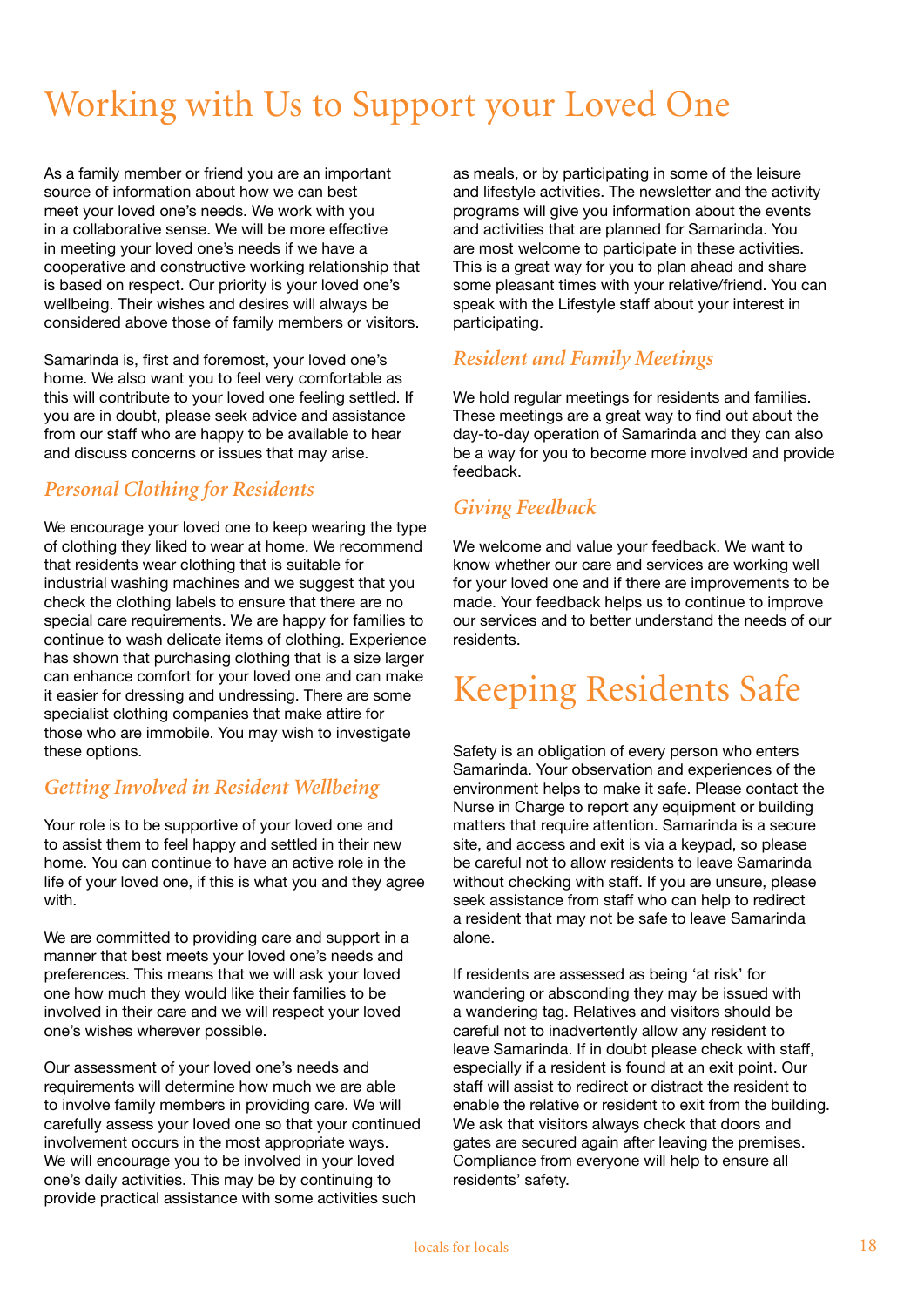# Visiting

We encourage you to visit your loved one. Visiting is a good way to stay connected and to be supportive and involved in their day-to-day life. You and your loved one will generally find your visits more satisfying if you visit at times when he/she is feeling more alert. Experience tells us that this is mainly between 10am and 4pm. We understand that work and other commitments can prevent you from visiting during the day, so we encourage you to visit whenever you can.

## *Infection Control*

Every person who enters Samarinda is responsible for infection control. We expect you to take this responsibility seriously. Our residents are frail and vulnerable. This means that they are highly susceptible to infection with consequences that are more serious. Please refrain from visiting if you, or a family member, are suffering from "flu-like" or gastro-intestinal symptoms. In lay terms this means coughing, fever, vomiting or diarrhoea.

If your loved one shows any of these symptoms, or becomes unwell during the course of your visit, please alert staff so that the Nurse in Charge can assess them and determine whether to initiate a request to be seen by the Doctor. In severe circumstances your loved one may be transferred to a hospital for emergency care.

## *Hand Washing and Sanitising*

All visitors who enter Samarinda must wash their hands or use the hand sanitising solution that is provided in dispensers at the entry and in various locations throughout Samarinda. Research strongly indicates that hand sanitising prevents contamination and cross infection in an aged care environment. Special care should always be taken with children. Please make sure they are included in these hygiene practices. We highly recommend that all visitors also wash their hands or use the sanitising solution prior to leaving Samarinda.

## *Use of Communal Space*

Communal spaces which include lounges, dining rooms and outside areas are available for residents and their visitors to use. Please remember that communal spaces are available for all residents and their families to share. We insist that the resident's needs must always be the first consideration of everyone.

## *Special Events*

We like to see families use our training room to celebrate special events with their loved ones. Just let the staff know so that we can make sure the area is available. Please note that Samarinda does charge for private use of this room.

### *Pets*

We are happy for you to bring in a pet to visit, as long as you supervise the pet during the visit. It is your responsibility to care for the pet and to clean up any accidents while it is in Samarinda.

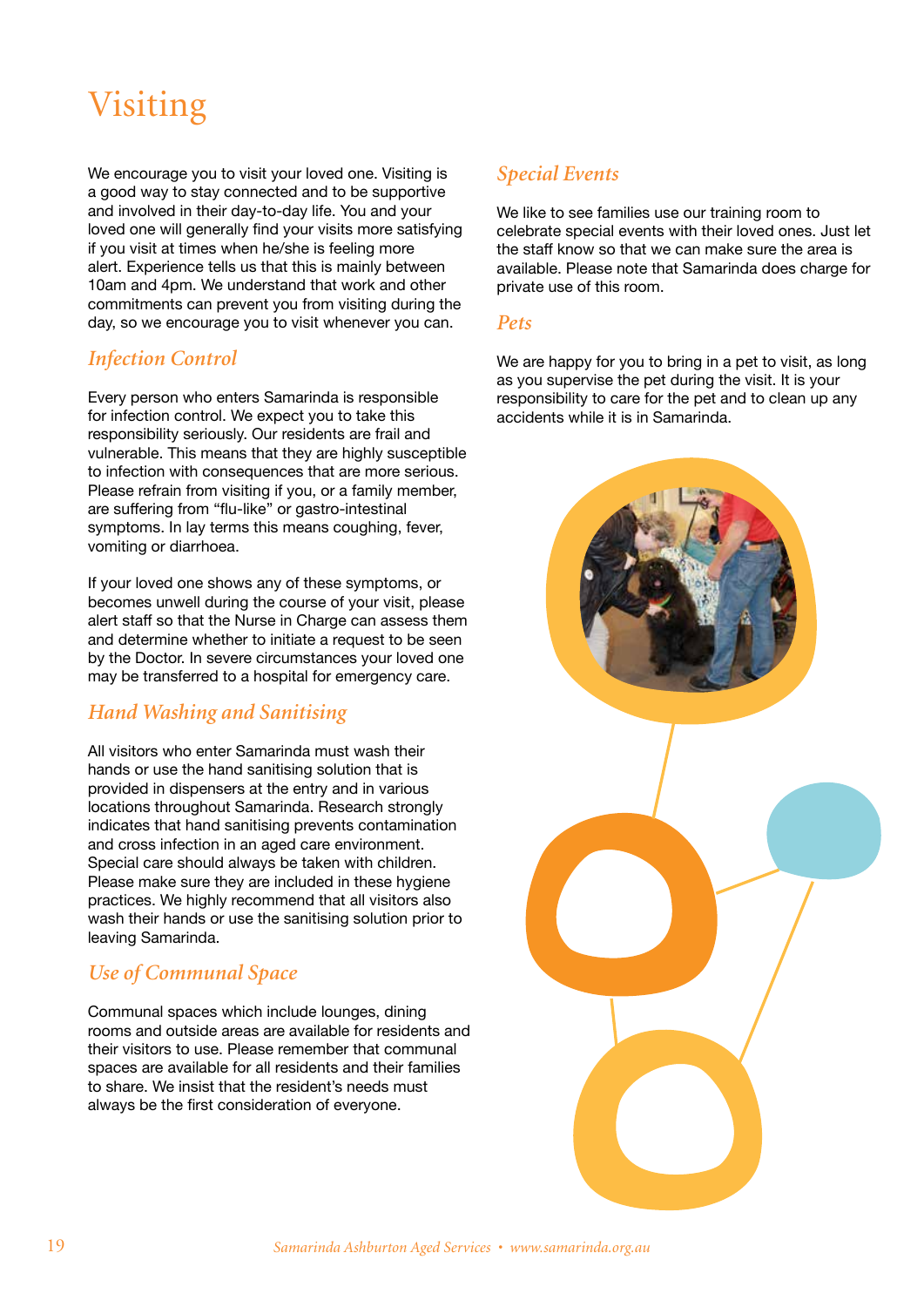# Procedures for Outings

We think it is important for loved ones to continue participating in their social and support networks outside Samarinda. We encourage people who are physically capable of using transport such as cars, taxis, buses and trains to continue to use these forms of transport.

An outing can cause additional confusion and disorientation for some people with dementia, even though they may be physically able to manage the trip. Our staff will work with you to plan the best approach so that anyone with dementia is also offered opportunities to go out and maintain their social contacts wherever possible.

If your loved one is safe enough to manage the demands of transport in buses and cars, from time to time, he/she will be able to enjoy offsite outings. This may include family or friends collecting them for an offsite appointment. We ask that families or friends please make sure that events are planned in advance and that staff are given adequate notice. Details should be given to the staff so they can be written into the Communication Book at the nurses' station. This is to ensure that your loved one is appropriately attired for the outing, and that adequate arrangements are made for medication and continence aids. From time to time we offer outings for residents as part of the Lifestyle activities at Samarinda. We will assist people who have been assessed as being capable of participating in outings.

### *Sign In and Out*

Samarinda has a Sign In/Sign Out book for residents, and also one for visitors. We ask that visitors and residents record in these books when they enter and exit for two key reasons:

- It helps us make sure the resident's movements are known
- In the event of an emergency we are aware of everyone who is present in Samarinda

### *Communicating Ahead*

We like to see your loved one continuing to enjoy outings with their families. We need to know where our residents are and we must be able to account for all our residents in times of emergency.

The best approach for families and friends who plan to take their loved one on an outing is to notify the receptionist at the front desk in advance. You can do this when you are visiting, or otherwise you can call

Samarinda and ask for the booking to be noted in the Communication Book. Please include the estimated time of pick-up and return. This forward planning enables our staff to ensure you have adequate supplies (continence aids and medications) to support your loved one during the outing. Please do not leave Samarinda with your loved one until you have spoken directly with the receptionist and you have signed the resident Sign In/Out book.

### *Escort Assistance*

There are occasions when your loved one needs to attend external specialists (or other) appointments and you may not be able to accompany your loved one on the trip to the appointment. Samarinda Home Care program can provide this service for you. The cost will be reflected on your monthly account.

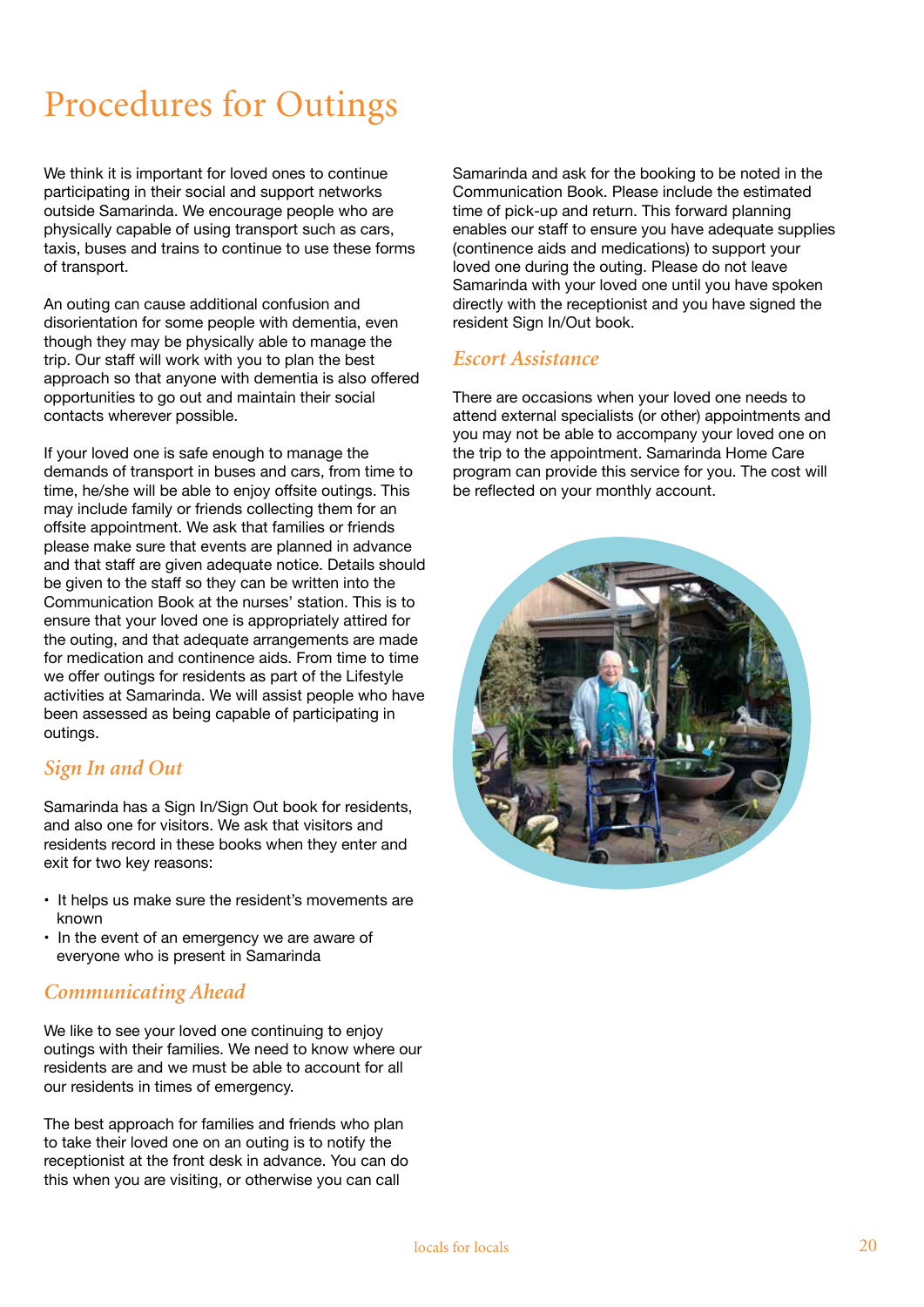# Thinking Ahead to Support Your Loved One's Wellbeing

## *People with Dementia*

People who have been diagnosed with dementia can have a variety of symptoms relating to their cognition (the ability to think and understand). These symptoms may involve the person's memory, attention, language and problem-solving abilities. Every person with dementia is affected differently and they may have difficulties in any, or all, of these skills. This means that the resident's presentation and behaviour could change from day to day, or hour to hour. In the early stages of dementia, people may exhibit behaviours that you may find out of character and unexpected. The behaviours may include verbal abuse and behaviours of concern.

Our staff will make various formal assessments, including a behaviour assessment, to understand how your loved one communicates their needs, and to establish any triggers or situations that may cause them to feel distressed, threatened or unsettled. The individual Care Plan will then be developed to reflect the best approach to providing the care and support that meets your loved one's individual needs, and also to support their wellbeing. Please make staff aware of any worries you may have with your loved one's behaviour. Staff will notify their Doctor if additional services or support are required. We understand that this can be distressing for relatives and visitors. We want you to feel comfortable to express your concerns to staff.

### *Palliative Care*

We believe that it is very important for relatives and friends to have an understanding of palliative care.

This approach to care aims to provide the best quality of life and wellbeing for the person who is dying, and their family, by ensuring a comfortable, safe and supportive environment for all who are involved. This can help you to be prepared for when your loved one may start to deteriorate and require care that actively supports their dying process.

We acknowledge that this can be very distressing and we know that each person's reaction to grief and loss is different.

We will explain the principles of palliative care to you at the time when we identify that your loved one requires palliative care. This is the time when we discuss with

you how both the family, and your loved one, wishes to proceed with care. These discussions may be over the phone or we will request the "person responsible" to attend Samarinda when staff observe a transition to the last stage of life.

We will talk about providing a palliative approach at Samarinda versus an intervention such as a transfer to hospital. It is important that families recognise that there are no hard rules for this time. The wishes and care needs of your loved one are central to the considerations and discussions we will have. Please be aware that for some people, deterioration may occur in a matter of hours.

Our staff have access to palliative support teams who can come to Samarinda if required.

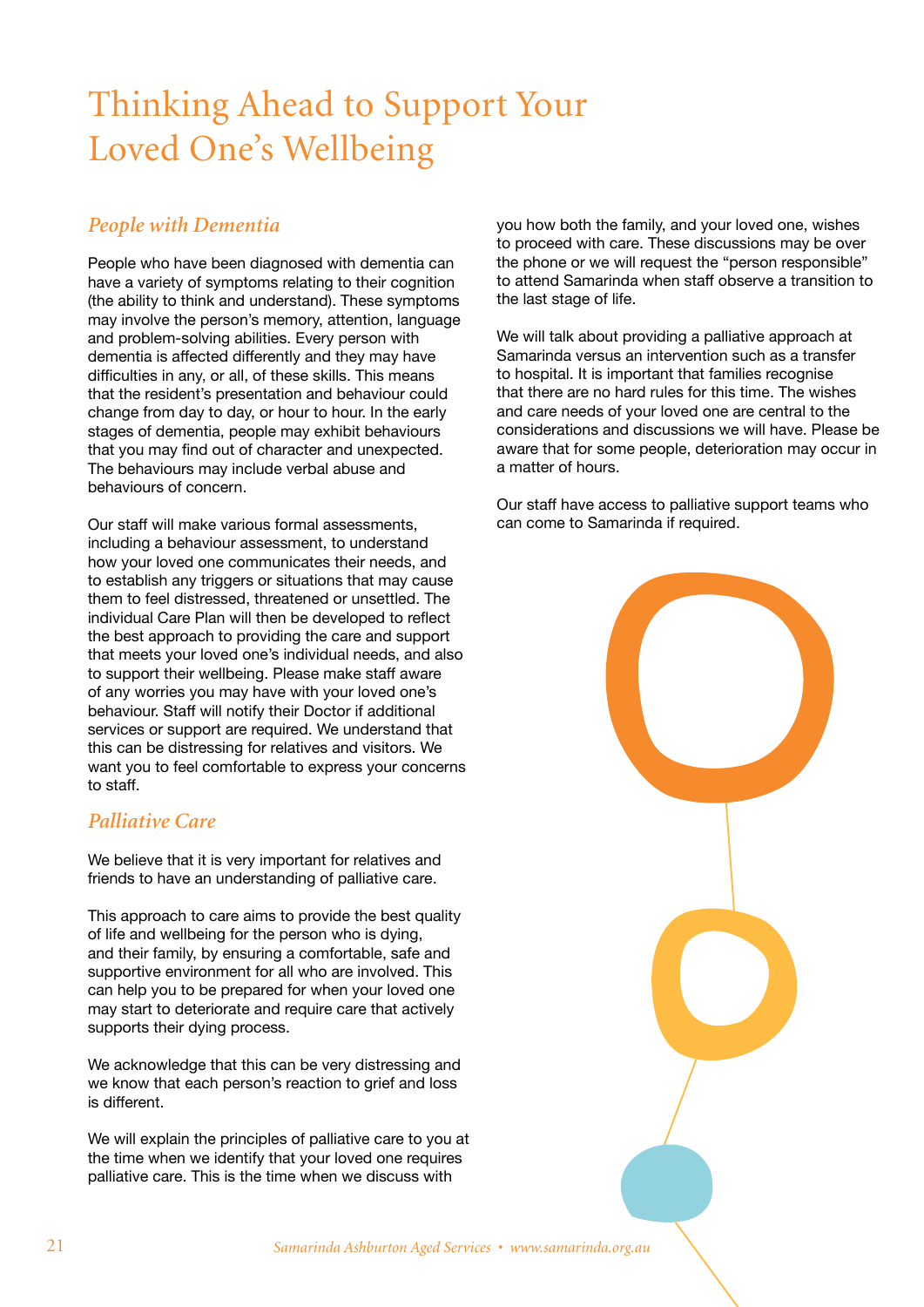# Code of Conduct for Relatives and Visitors

We expect that everyone visiting and working at Samarinda will cooperate and adhere to our policies in order to achieve our Vision, Values, and Culture. We expect that visitors will treat our staff and our residents courteously. Sadly, there have been occasions when this has not occurred. Samarinda does not tolerate threatening, abusive or violent behaviour. We ask that families and visitors remember that they should keep their tone and mood calm and respectful at all times. If you do become frustrated, then by all means ask to speak to the person in charge. It is not acceptable to verbally abuse staff, raise your voice or become threatening in any way. Resolving difficult situations can only be achieved when individuals cooperate, stay in control of their behaviour and respond reasonably. Any relative or visitor who does not comply with reasonable requests by staff will be asked to leave Samarinda. If a relative or visitor who is asked to leave refuses to do so, staff will have no alternative but to call the Police and seek assistance with the removal of that offending person or persons. Any individual who is intoxicated or under the effect of drugs will be asked to leave Samarinda. Refusal to do so will result in a call to the Police.





# Food Safety for Relatives

Samarinda complies with The Victorian Food Act 1994. Food that is not kept at the correct temperature can become contaminated and can cause food illness such as gastroenteritis. In serious cases infection can cause death.

The person bringing the food into Samarinda must complete the food register located at reception before giving the food to the resident. This register will inform staff of what food has been consumed and the date and time it was prepared. Any food must be stored in airtight containers in appropriate places such as the communal fridge. These containers must be labelled with the resident's name, room number, the date the food was prepared and the date of storage. The person bringing the food into Samarinda is responsible for removing uneaten foods. The regular, scheduled cleaning of communal fridges will automatically destroy food that does not comply with the labelling requirements or is out of date. Samarinda cannot be responsible for food-borne illness caused by residents eating food prepared offsite or not stored correctly.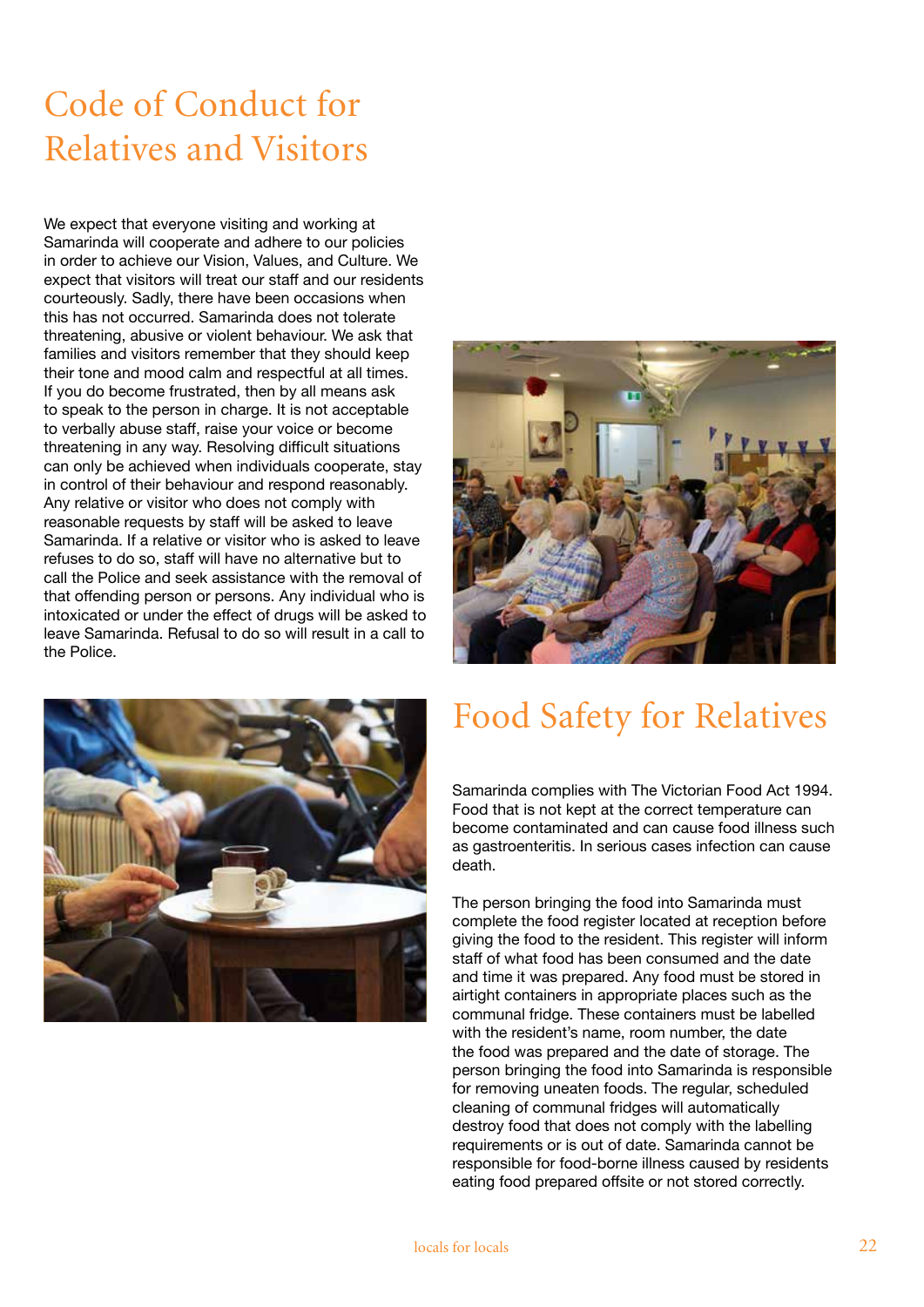# | REGULATORY COMPLIANCE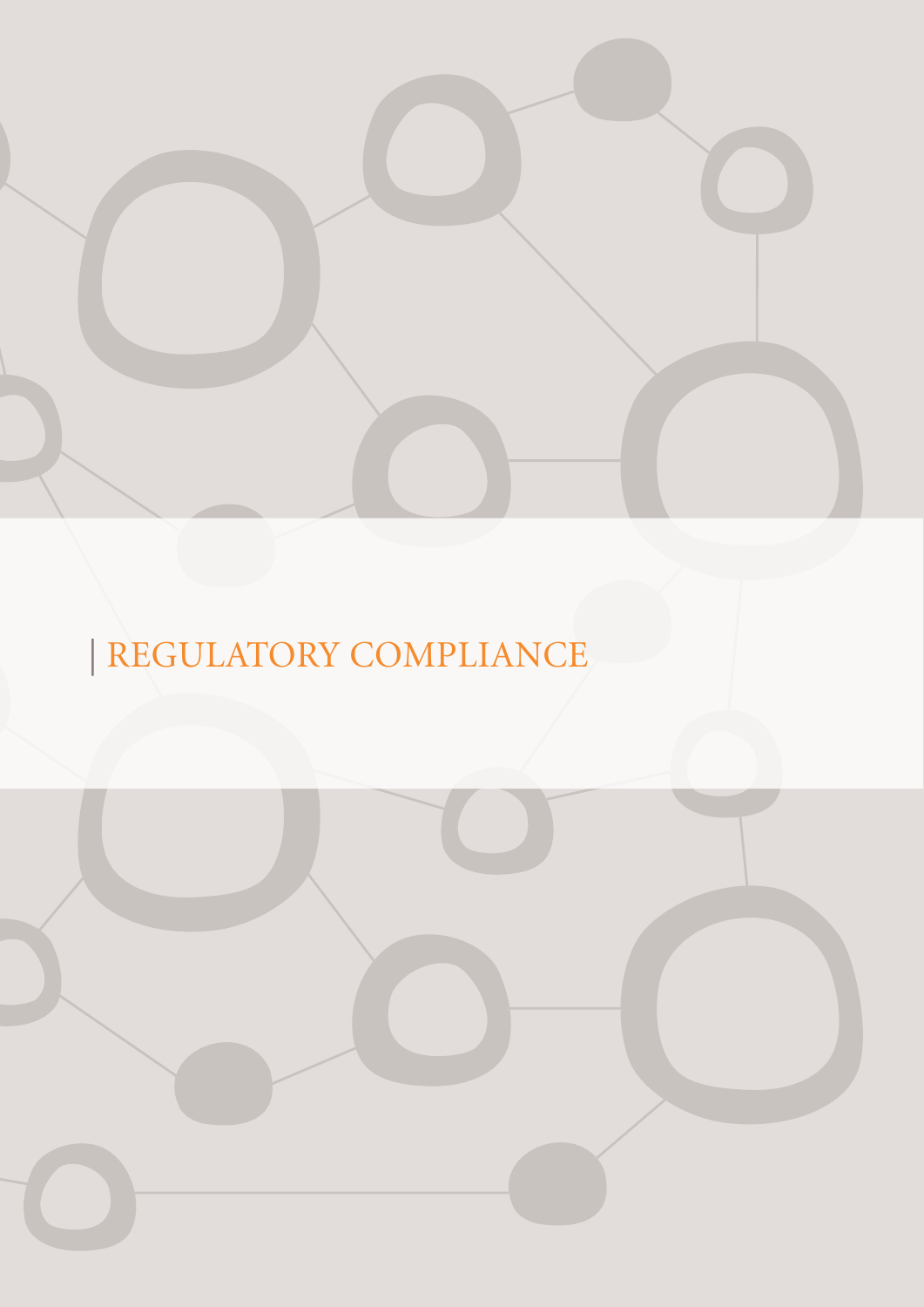# Aged Care Standards and Criminal Record Checks Accreditation

It should be emphasised that residential aged care accreditation exists for the benefit of the residents and their families.

Whenever the Agency visits Samarinda, the assessors review documented policies and procedures, observe the practices at Samarinda, and look at resident records and other documents held by Samarinda such as staff rosters, incident reports, care plans and feedback registers. The assessors also talk with residents and families to get their feedback, look at training and experience of staff and how well the home is cleaned and maintained.

The timing of the assessment depends upon the period of the last accreditation (between one to three years). Recently the Australian Government informed residential aged care providers that all accreditation visits will now be unannounced. Samarinda will therefore advise residents and their families of the visit at the time of the visit and staff and family can nominate if they would like to speak to the assessors.

More information about the accreditation assessment process can be found at the Agency website **www.accreditation.org.au.** 

# Mandatory Reporting

At Samarinda, we do not tolerate any form of abuse towards residents, staff, volunteers or visitors at any time. Alleged abuse is reported immediately to the Department of Health and a full internal and external investigation is initiated. It is unlawful to inflict any abuse on residents and, if staff are involved, they are suspended immediately pending a Police and internal investigation. All suspected forms of abuse must be reported to the Nurse in Charge at the time of occurrence. All our staff are trained regarding their role and responsibilities for the protection of residents and for compulsory reporting.

Samarinda takes its obligation under The Aged Care Act 1997 Accountability Amendment Principles 2006, seriously. We will take all reasonable steps to comply with the Act and to ensure that we do not appoint persons who have not satisfied the criminal record check to be a member of staff or volunteer. Criminal record checks are completed once every three years to ensure that they remain current.

Police checks for staff, contractors and volunteers are aimed at ensuring security and protection for people receiving Australian Government subsidised aged care services. All Samarinda staff have undertaken a criminal record check.

## Your Privacy and Consent

The Australian Privacy Principles under the Commonwealth Privacy Act 1988 sets out how organisations like Samarinda may collect, store, use, disclose and protect your personal information.

Prior to, and at, admission we ensure that you and your nominated "person responsible" clearly understand the personal and health information we hold. The information we gather is used to help us determine the best possible care and assistance required, which is tailored to your individual needs and goals. We recognise the importance of protecting this information and are committed to ensuring that all personal information we collect is handled with respect, sensitivity and confidentiality.

We will maintain paper and/or electronic records that usually contain the following details:

- Your name and contact details
- Contact details including next of kin or legal guardians
- Doctor/health care professional's contact details
- Care and support services delivered by us
- Health information including images and scans
- Bank account details
- Pension, Medicare or Department of Veterans' affairs numbers

With your consent, and to support your care, Samarinda may need to share information about you and your care with other health care professionals, government agencies or companies and individuals who perform activities on our behalf.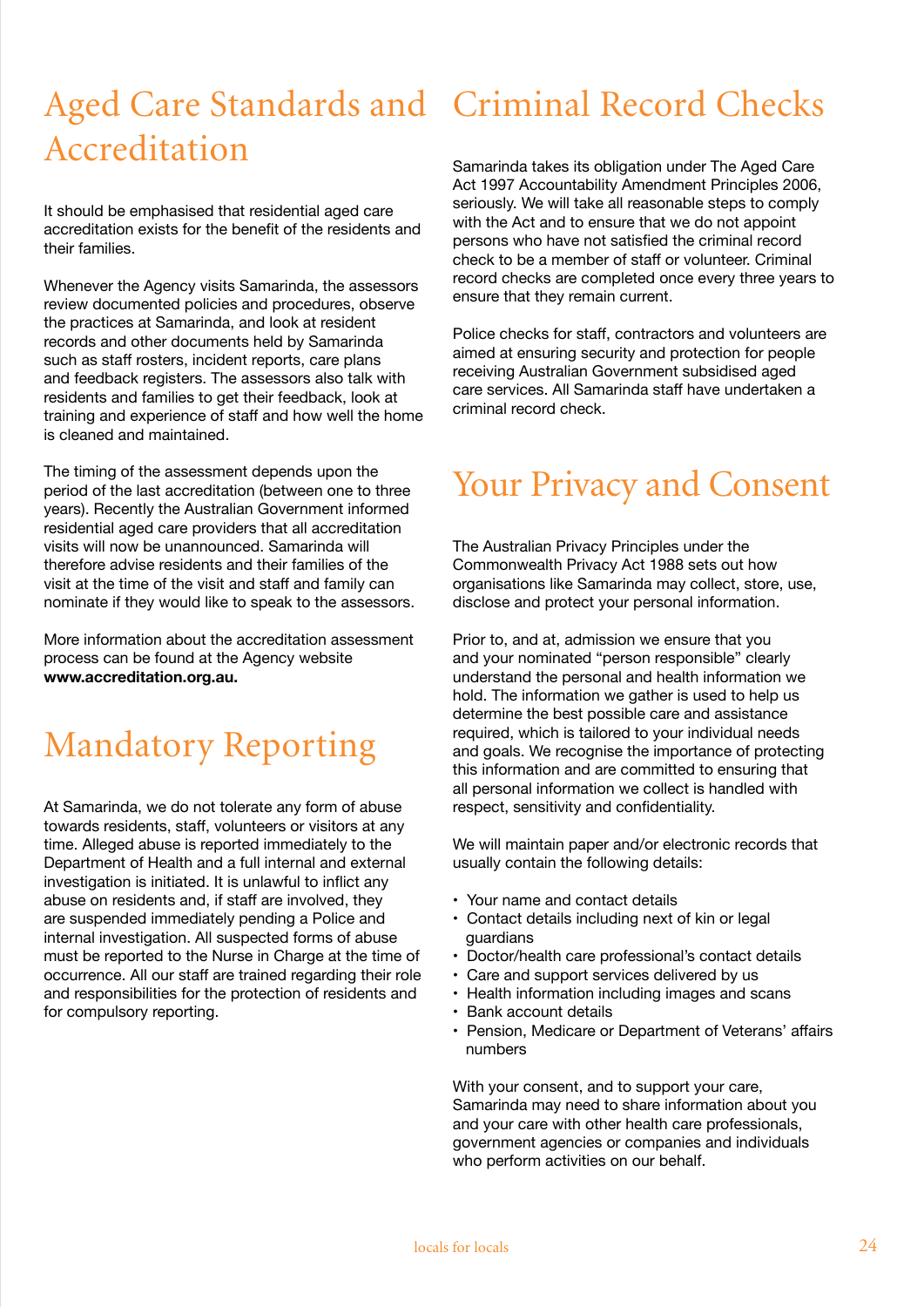This may include:

- Commonwealth Government agencies such as the Department of Veterans' Affairs and the Department of Health
- Advice from lawyers or under legal authority of a Court such as a subpoena, Warrant, or through the Adult Guardian
- Information, Communication and Technology (ICT) service providers or data support specialists
- Mail houses and printers who send out information on our behalf
- Authorised accreditation agencies and other aged care specialists who Samarinda engage to improve efficiency may view records for service quality and compliance
- Research partners engaged by Samarinda to undertake research to improve the quality of our care and services

We want to stress that we do not provide information to people without your approval.

For information about privacy issues associated with your care or to change your consent detail, please see our administration staff at the front desk.

Our Privacy Policy can be found on our website www. samarinda.org.au or please ask our administration staff at the front desk.

If you believe we have breached the privacy of your personal information, please speak with the Privacy Officer or lodge your feedback using our "We Welcome Your Feedback" form, located at reception.

Alternatively, you may contact:

#### **Office of the Australian Information Commissioner**

Phone: 1300 363 992 Web: www.privacy.gov.au

# Advocacy

You may choose to work through an advocate of your choice to assist you in making informed decisions or to resolve issues. We support and respect this decision and our staff, on your request, can assist with a referral to an appropriate advocacy agency.

What is an Advocate? An advocate is someone who will support you, works and speaks out solely on your behalf. An advocate can be a family member, friend or someone from an advocacy service. For example an advocate can:

• Support you when you have assessments

- Provide accurate information and help you to work through difficult issues
- Look at all the possible options of assistance available to you including other services and ensure you are aware of your rights and responsibilities.

A copy of the "CHARTER OF CARE RECIPIENTS' RIGHTS AND RESPONSIBILITIES – RESIDENTIAL CARE" is on display at the main entrance and throughout Samarinda. A copy can be provided to you on request. Just ask at reception.

If you want someone to speak on your behalf in relation to an issue of concern you can contact the agency below or on your request we can arrange a referral.

#### **Older Persons Advocacy Network**

Phone: 1800 700 600 Web: www.opan.com.au

## Feedback

Your feedback helps us to improve our care and services and to ensure that we meet the needs of our residents. We want you to feel comfortable and safe in raising your concerns with us. Our feedback mechanism is designed to make it easy for you to raise your concerns, to make a compliment or complaint.

#### *Compliments*

We love to receive compliments. We want to keep doing what we are doing well and reinforce the positive work of staff.

#### *Complaints*

A complaint can be raised verbally with any Samarinda staff member, or lodged in writing using the 'We Welcome Your Feedback' Form. Staff will complete the complaint form for those complaints that are lodged verbally so that we can consistently apply the same principles for all complaints. We aim to keep the resident's 'person responsible' up to date throughout the process. Brochures about the feedback management system are available at reception and in the Admission Pack. If you are unhappy about an issue you have raised, you can lodge a complaint directly with the Chief Executive Officer. We hope that you will communicate your concerns directly to Samarinda so that we can work with you to resolve the issues.

If you feel that your complaint has not been adequately resolved by Samarinda, you may also raise your concerns externally to the Australian Government, Aged Care Complaints Commissioner. The Aged Care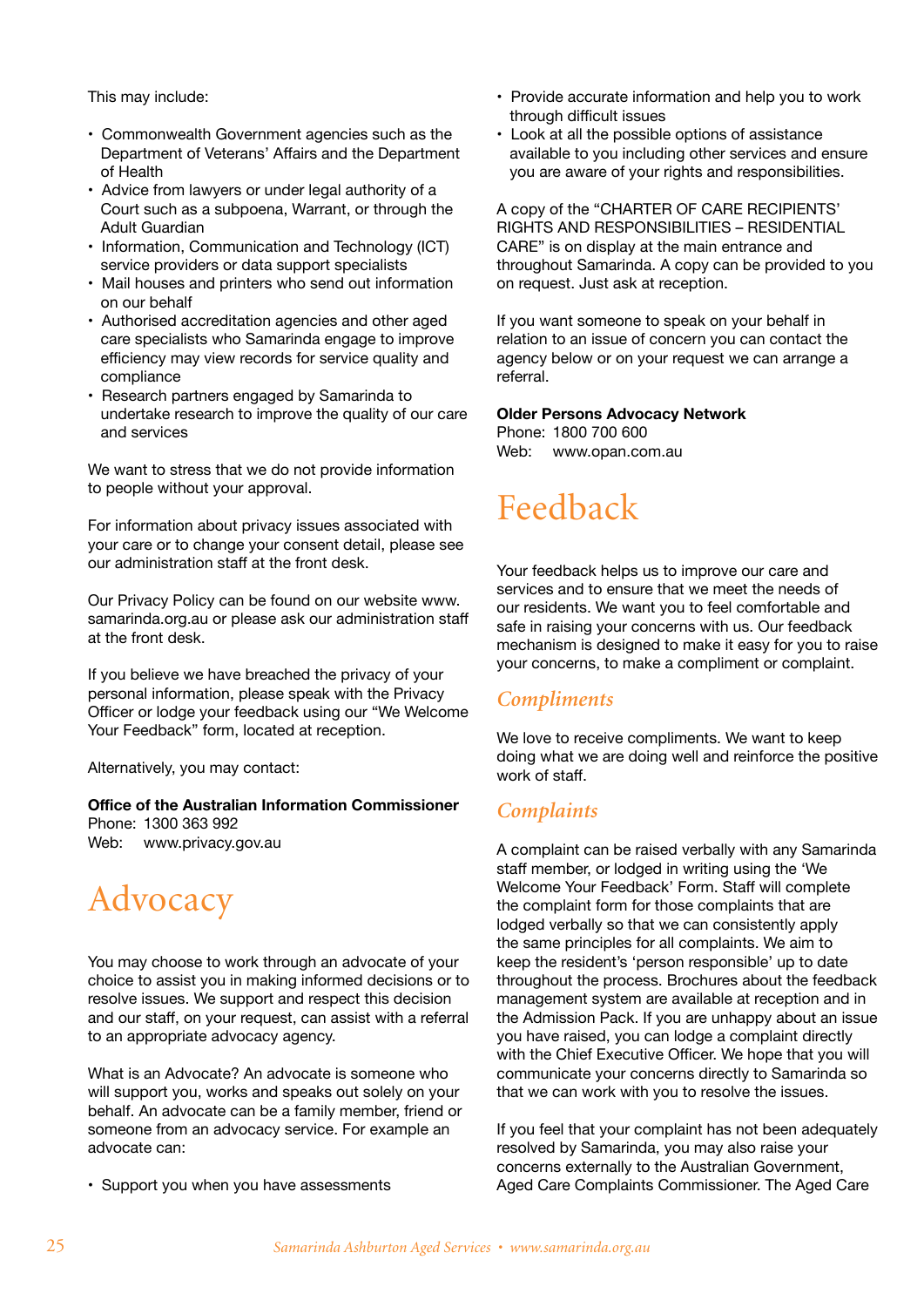Complaints Commissioner provides a free service for anyone to raise their concerns about the quality of care or services being delivered to people receiving aged care services subsidised by the Australian Government. They will work with you and Samarinda to find a satisfactory resolution.

### *Suggestions*

We value your opinions. If you have any suggestions regarding any of the care and services that we provide, please let us know via the "We Welcome Your Feedback" form.

### *How We Will Respond to Your Feedback*

Our feedback mechanism is designed to quickly and effectively resolve complaints, to celebrate compliments and to continuously improve our care and services. Our customer service charter is a written commitment to each resident. We aim to resolve minor matters through a telephone conversation or in a face-to-face meeting. For more serious matters, we will respond to complaints in writing and the 'person responsible' will always be copied into the correspondence if the complainant is a resident or another relative or visitor. We will communicate with the 'person responsible' to confirm that the issues are resolved. Our approach to dealing with complaints follows a process of clear steps that include acknowledging the complaint and hearing the issues, fully investigating and analysing the information, reporting on the solution and taking action to prevent recurrence. There will also be ongoing monitoring of the situation.

## Resident as Decision-Maker

At Samarinda the resident is our main focus. We work to keep each resident as the primary decision maker, unless they are assessed as requiring the support of an advocate. The role of advocate in decision-making terms is primarily referred to the 'person responsible' or this role can be assigned to another party through processes such as Enduring Guardianship. We work collaboratively with residents and their nominated 'person responsible' to enable and support engagement in all decision-making matters of choice for as long as the resident is assessed as being able to do so. If staff become concerned that a resident is no longer capable of independent decision-making, this will be referred to the 'person responsible' or the medical practitioner for further follow up. If neither of these people is willing or available, then we will

submit an urgent application for guardianship on behalf of the resident for independent assessment by the Guardianship Tribunal.

# Role of 'Person Responsible'

If a resident is not capable of consenting to proposed treatment because of a disability, the law provides for consent to be given by the resident's 'person responsible'. This "person responsible" is the point of contact between the family and Samarinda. Importantly, this individual must accept their key role of communicating information about the resident with the rest of the family network. If there is no 'person responsible', in most cases treatment may be given without consent.

### *Who is the Person Responsible?*

The 'person responsible' is not necessarily the resident's next of kin. This is a statutory concept defined in The Guardianship and Administration Act 1986. A 'person responsible' makes decisions for the resident who has a disability and who is incapable of making an informed decision about consenting to treatment. For a person in residential aged care the 'person responsible' is one of the following (in order of priority):

- a guardian (including an enduring guardian) who has the power to consent to health care, which includes the power to refuse or withdraw consent to treatment
- a spouse including a de-facto spouse
- a relative or friend who has both a close personal relationship and a personal interest in the resident's welfare
- an unpaid carer who is now providing domestic services or support to the resident, or who provided these services and support before the resident entered a residential facility

There can only be one 'person responsible 'for each resident.

## *What if there is no 'Person Responsible' for the Resident?*

Despite the expanded definition of 'person responsible', there will be situations where there is no relative, carer or friend available to make a decision about medical or dental treatment. In such cases it is possible to carry out the medical or dental treatment without consent only if the following conditions are satisfied: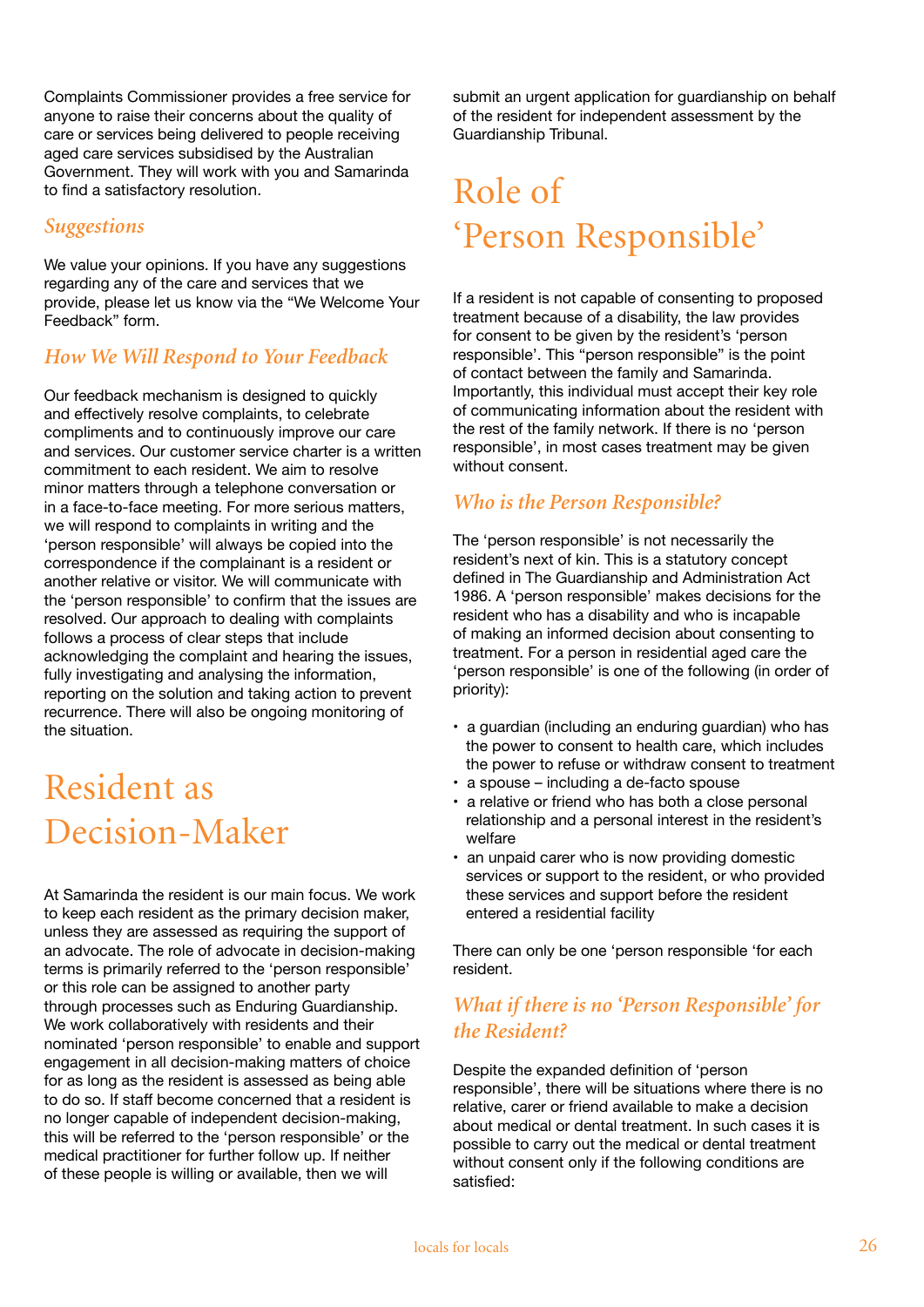- there is no 'person responsible' available to give consent
- the doctor or dentist certifies in writing in the patient's clinical record that the treatment is necessary and will most successfully promote the patient's health and wellbeing
- the patient does not object to the treatment,
- the proposed treatment does not include one of the excluded treatments listed

Residents without an available 'person responsible' will be referred to the Guardianship Board to seek a publicly appointed guardian for ongoing management.

Samarinda staff cannot take on these decision-making responsibilities under any circumstances.

# Power of Attorney

A 'Power of Attorney' is a document a resident can sign to appoint another person (called their Attorney) to act for them in relation to financial affairs. The document states what the Attorney is authorised to do. This can be quite narrow and specific, or as general as desired. Any lawful action taken by the Attorney under the Power of Attorney is binding on the resident, so it is important to appoint someone trustworthy. When the Power of Attorney is signed, the document can be given to the Attorney, or the resident can keep it until the need arises. The Attorney can use the document to prove that he or she is authorised to act on the resident's behalf. Even though the resident has appointed an Attorney, they can still personally carry out any transactions, such as banking and the sale of property, while they retain the ability to do so.

# Enduring Power of Attorney

If a resident wants their attorney to retain the authority given to them, even if they lose the capacity to make their own decisions, they must sign a document called an 'Enduring Power of Attorney'. An Enduring Power of Attorney differs from a general Power of Attorney in that:

- the intention for the Enduring Power of Attorney to continue is stated in the document
- the resident's Attorney(s) must accept the appointment before the Power of Attorney can come into effect
- the resident's signature on the document is witnessed by a person such as a Solicitor, Barrister

 or Local Court Registrar. The witness cannot be the person the resident proposes to act as their 'Enduring Attorney',

• the person witnessing the resident's signature must also complete a certificate about the resident's understanding. Making an Enduring Power of Attorney is a way for the resident to legally appoint a person of their choosing to manage their financial affairs if they later lose the capacity to make these decisions for themselves

**Note:** From the 12th of March 2018, a person can still make an Enduring Power of Attorney to appoint someone with authority to make decisions about their financial and personal matters.

It is important to note that personal matters will no longer include health care matters

# What is an Enduring Guardian?

An Enduring Guardian is someone the resident appoints (at a time when they have capacity) to make personal, health or lifestyle decisions on their behalf, should they lose the capacity to make them for themselves. The resident can appoint more than one Enduring Guardian if they wish. They should choose the decision-making areas in which they want the enduring guardian to be involved – these are called functions. The resident can give their enduring guardian as many or as few functions as they like. For example, the resident can authorise their enduring guardian to make decisions regarding where they may need to live or what medical treatment they should receive. The resident's Enduring Guardian must act within the principles of The Guardianship and Administration Act 1986, in the best interests of the resident and within the law. A resident cannot give their guardian a function or a direction that would involve them in an unlawful act.

## How Can a Solicitor Help?

A resident's solicitor can:

- tell them more about how a power of attorney or the appointment of an enduring guardian can be used to help manage their financial and personal affairs, should they lose the ability to manage them themselves;
- prepare and explain the documents for the power of attorney and appointment of enduring guardian, and arrange the necessary signatures and certificates.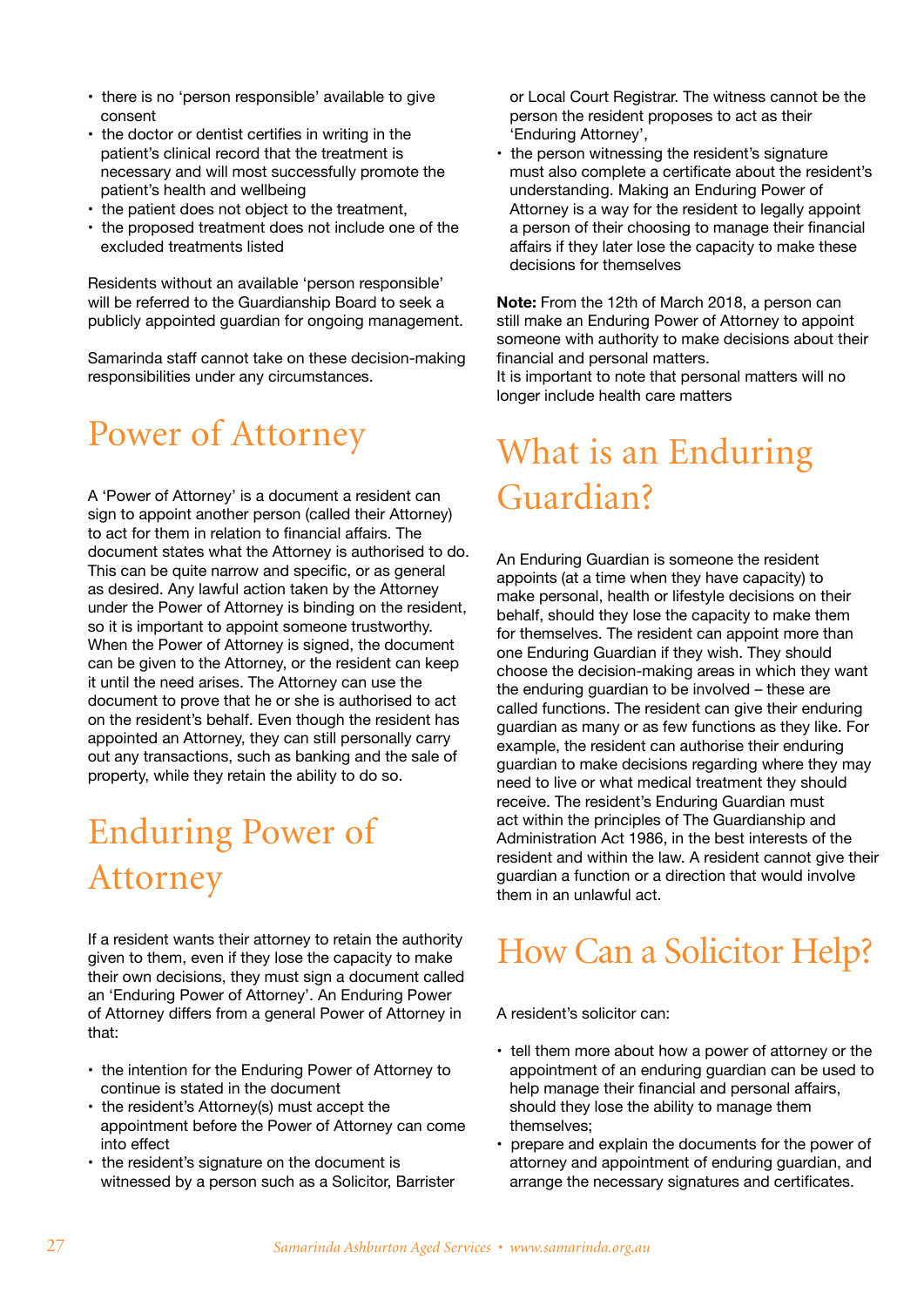# Access to Records

A resident or their 'person responsible' can seek access to a resident's record. Please refer to the Samarinda Privacy Policy and the **www.privacy. com.au** reference NPP Section Six – Access and Correction.

All requests for access to resident's files must be provided in writing to the Privacy Officer at Samarinda. These requests must include details regarding the specific nature of the request. Approval is based on assessment of an individual's circumstance in accordance with the National Privacy Principles.

For more information visit the Office of the Australian Information Commissioner **www.privacy.com.au** or phone 1300 363 992.

# The Agreement with Us

Under the Aged Care Act 1997 Samarinda is obliged to offer a Resident Agreement to every resident on admission to Samarinda. The Agreement details the conditions of residency in accordance with The Aged Care Act 1997 and the User Rights Principles 1997.

There are two kinds of Resident Agreement. They set out:

- the particulars of the care and services we will provide to you
- the fees and charges you may be required to pay
- the terms and conditions regulating the relationship between you and Samarinda

The Finance Manager will provide a copy of the Resident Agreement that is applicable to you when you move into Samarinda.

### *The Resident and Accommodation Agreement*

The Resident and Accommodation Agreement is used with permanent care residents. It sets out the standard requirements under The Aged Care Act 1997 and is required to be returned to Samarinda within 5 days of admission. If the document is not signed and the resident continues with residency, then it is deemed that the resident has consented to the agreement.

The Accommodation Cost sets out information for residents who will pay a refundable accommodation deposit or contribution in full or part payments. It must meet the requirements of The Aged Care Act

1997. Samarinda is fully compliant with the prudential requirements under the Act. A confirmation from the Company's Auditor will be provided to all prospective and current residents at the end of each financial year, around October or November.

### *The Respite Agreement*

The Respite Agreement sets out the provision of care and services for a limited period of time. The respite period will have a start and end date.

### *Using Leave Entitlements*

Residents with a permanent approval for living at Samarinda are entitled to overnight social leave for a total of 52 occasions per financial year. This is allocated from July to the following June.

If you are a respite resident, you are not entitled to overnight leave. If you are transferred to hospital when classified as a respite resident, you are automatically considered discharged pending further assessment by the Aged Care Assessment Team (ACAT).

### *Security of Tenure*

Under The Aged Care Act 1997 all care recipients in aged care facilities have security of tenure. This means that you may be asked to leave Samarinda only under the following circumstances:

- the service is closing
- the service can no longer provide accommodation and care that is suitable for the care recipient according to their long term assessed needs, and the aged care facility is not able to satisfy the current care requirements
- the care recipient no longer requires the care provided through the service (as assessed by an Aged Care Assessment Team)
- the care recipient has not paid any agreed fee to the aged care facility within forty-two (42) days after the due date, for a reason within the care recipient's control
- the care recipient has intentionally caused serious damage to the service, or serious injury to the provider, employee or another care recipient
- the care recipient is away from the service for a continuous period of at least seven days for a reason other than permitted by The Aged Care Act 1997.
- In the event the care recipient is asked to leave the service, Samarinda agrees to provide all reasonable assistance with locating and transferring the care recipient to alternative accommodation in accordance with The Aged Care Act 1997.

A care recipient may be moved to another bed or room within the service only if: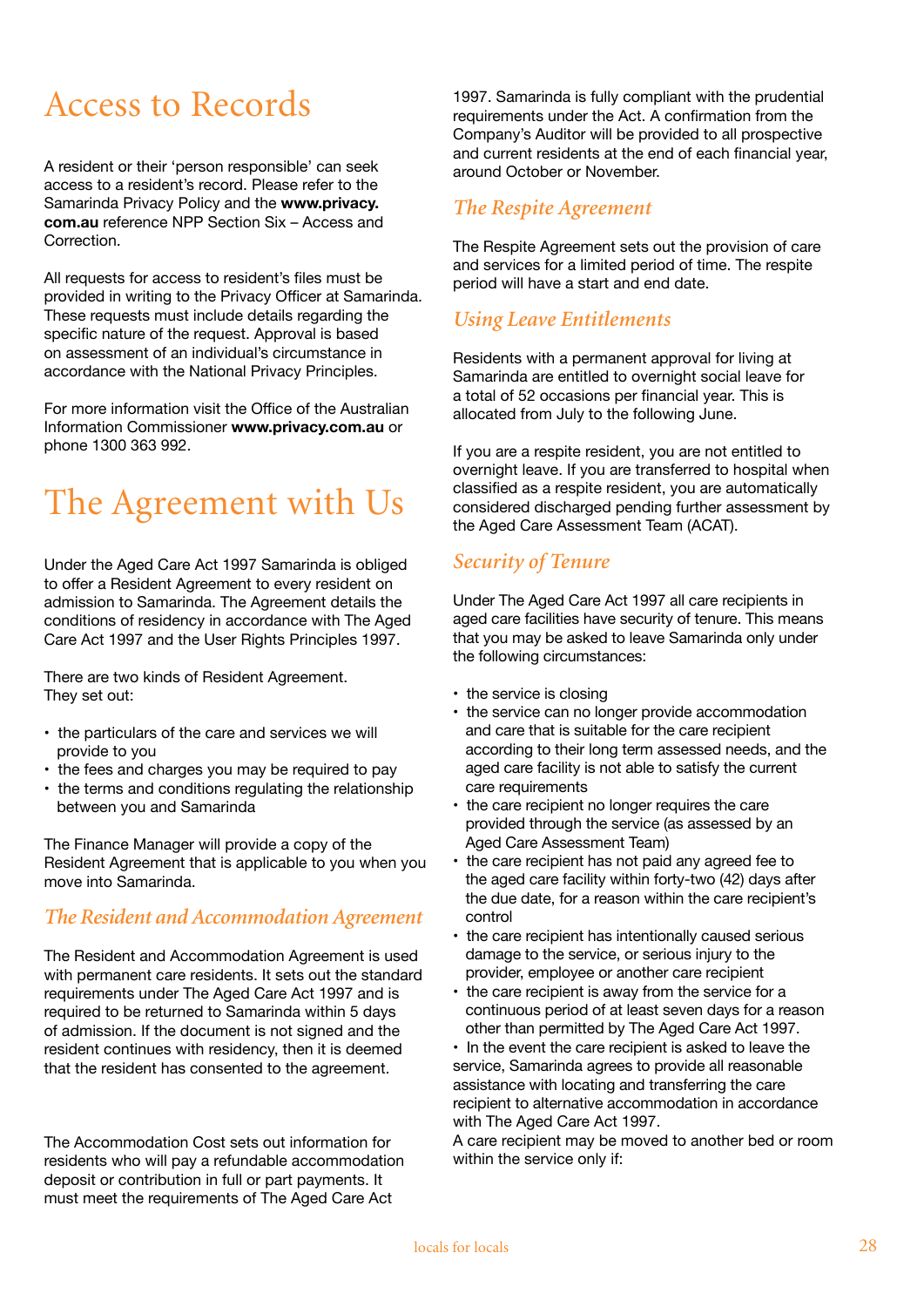- the move is at the care recipient's request
- the care recipient agrees to the move after being fully consulted without any pressure
- the move is necessary on genuine medical grounds as assessed by an aged care assessment team, or at least two medical or other health practitioners who meet the following criteria:
	- one must be independent of Samarinda and chosen by the care recipient
	- both must be competent to assess the aged care needs of the care recipient
- the place occupied by the care recipient becomes an extra service place and the care recipient elects not to pay the extra service fee (only one move is permissible); or the move is necessary because of the need to carry out repairs or improvements to the service and the care recipient has the right to return to the bed or room, if it continues to exist as a bed or room for care recipients.

### *Resident Fees*

Residents have the choice to manage their finances for as long as they are able to do so. Samarinda does not undertake the management of personal finances in any circumstances. If you elect not to, or you are unable to manage your finances, your 'person responsible' will be expected to accept responsibility for these matters. The Department of Health determine the fees for aged care services according to The Aged Care Act 1997 (Amendments). Charges include a basic daily care fee, an income tested fee (which is offset against the government subsidy) and an accommodation charge (which is based on your assets). We strongly advise that an assets assessment be submitted to the government at the time of admission to Samarinda, so that your financial circumstances can be considered. Basic daily care fees are payable by all residents, including respite residents. If an assessment is not submitted you will be charged the full fee in lieu of the Government subsidy usually paid to Samarinda for your care. This can be over \$200.00 per day. This fee is set by The Department of Health and reviewed in March and September every year.

If you have any questions regarding the fees and charges please contact:

#### **The Department of Health**

GPO Box 9848 Canberra ACT 2601 Phone: 1800 020 103 www.health.gov.au

Ancillary charges will be made for expenses such as hairdressing services, cosmetic services, podiatry, specialist speech pathology, physiotherapy, occupational therapy, private transport, nurse

escorts to medical or other appointments, prescribed pharmaceuticals or outings. Some of these expenses may be listed on the resident's monthly invoice with fees and charges, while other suppliers will require payment directly to the service provider.

### *Advance Payment*

Permanent resident fees are required to be paid to Samarinda two weeks in advance. These fees include the basic daily care fee, accommodation charge and income tested fee if applicable. At the time of admission a deposit of \$20,000 is required and will be included as part of the Refundable Accommodation Deposit (RAD) payable to Samarinda.

This advance payment can be made by cheque or direct deposit. Samarinda will only accept subsequent payment of fees by Direct Debit. Samarinda does not accept payment in cash.

Respite residents will be issued with an invoice for their stay on day of entry. Any additional charges accrued during their stay (e.g. hairdressing, medication, excursion etc.) will be invoice at the end of the month.

### *How Payment is Made*

Details regarding the payment of fees are covered during the tour of Samarinda and can be explained by the Finance Manager. Please note that we do not accept cash payment of fees owing to the risk associated with transporting cash to banks. We require payment to be made via direct debit. A monthly invoice is issued by our accounts and payment is collected by direct debit on or around the 15th of each month. Samarinda reserves the right to suspend residency if payment is refused or delayed without due reason.

### *Financial Hardship*

Financial assistance under the hardship provisions of The Aged Care Act 1997 is available for eligible residents. Information on the hardship provision can be accessed on the web site www.health.gov. au. Alternatively, the Administration Assistant at Samarinda can provide an 'Aged Care Application for Financial Hardship Assistance Form'. This form must be completed and submitted with the appropriate evidence to the Department of Health.

### *Refunds*

After the termination of the residential agreement, Samarinda will finalise the resident account upon receiving ancillary service providers final account information. Where possible, any refund will be created back into the nominated bank account used for collection of monthly fees.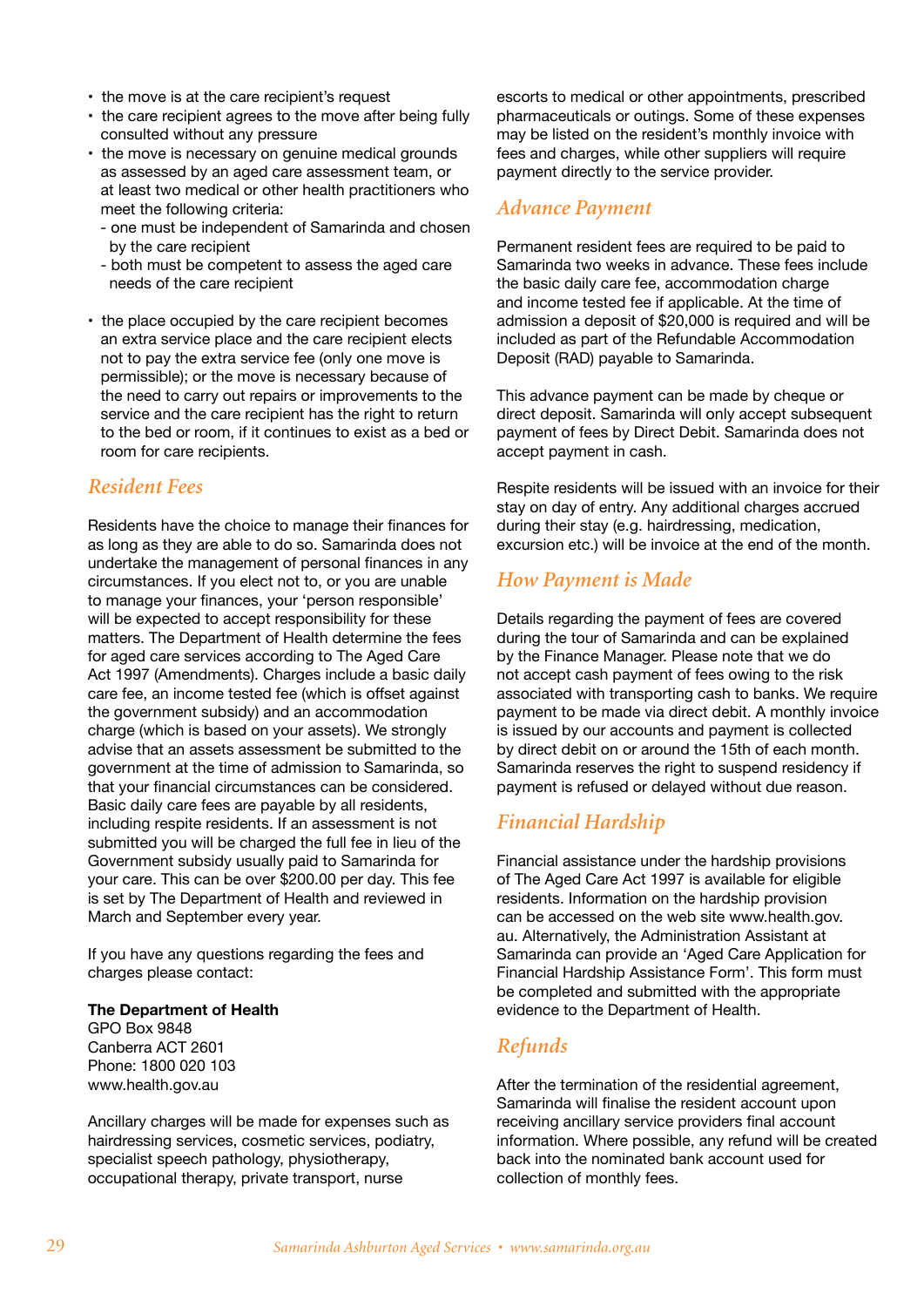## *Legal Services*

Samarinda does not provide any legal services to residents or their relatives. If access to legal services is required, a resident or their representatives can arrange appointments with their preferred providers. If you are unable to do this, the administrative staff at the front desk can make an appointment for the resident with his/her preferred provider. Samarinda staff are not permitted to witness any legal documents.

### *Vacate Your Room*

Personal items are to be removed from your room within 48 hours after termination of the agreement. Any items remaining after 48 hours will be disposed of by Samarinda at your cost.

: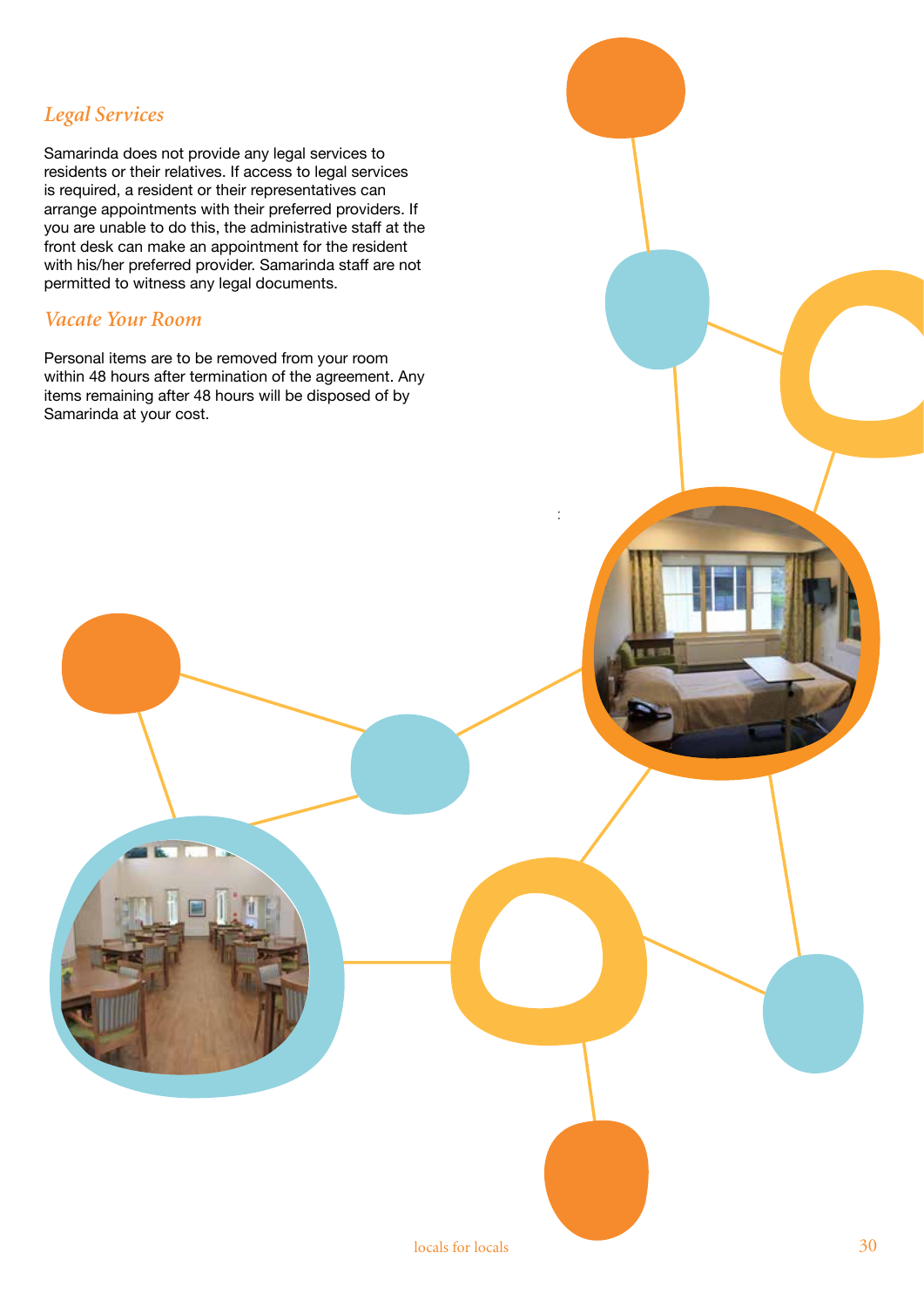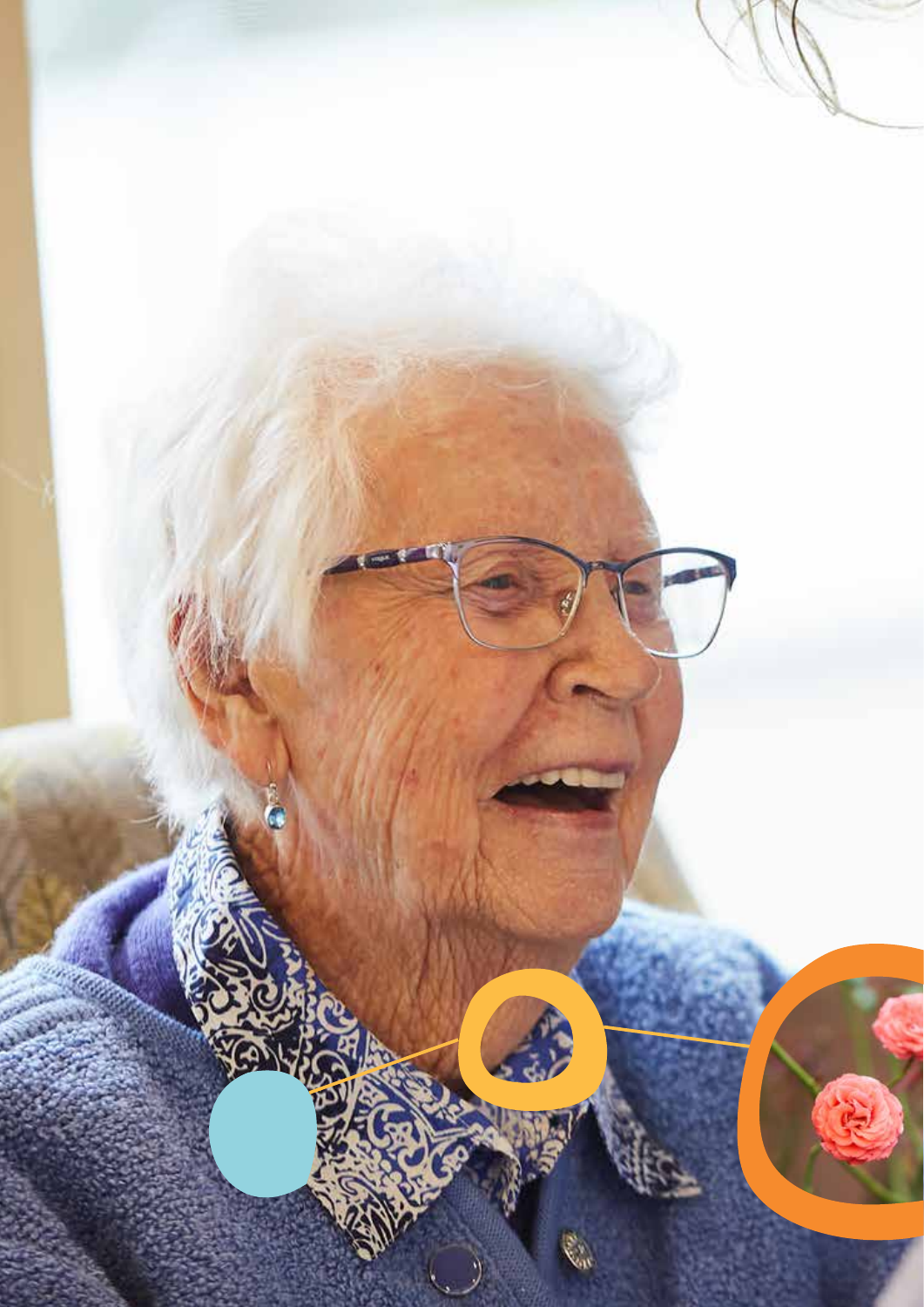"Samarinda has wonderful staff<br>and they should be<br>commended for<br>the work they do"

"I am deeply grateful to Samarinda for the wonderful volunteers and kitchen staff"